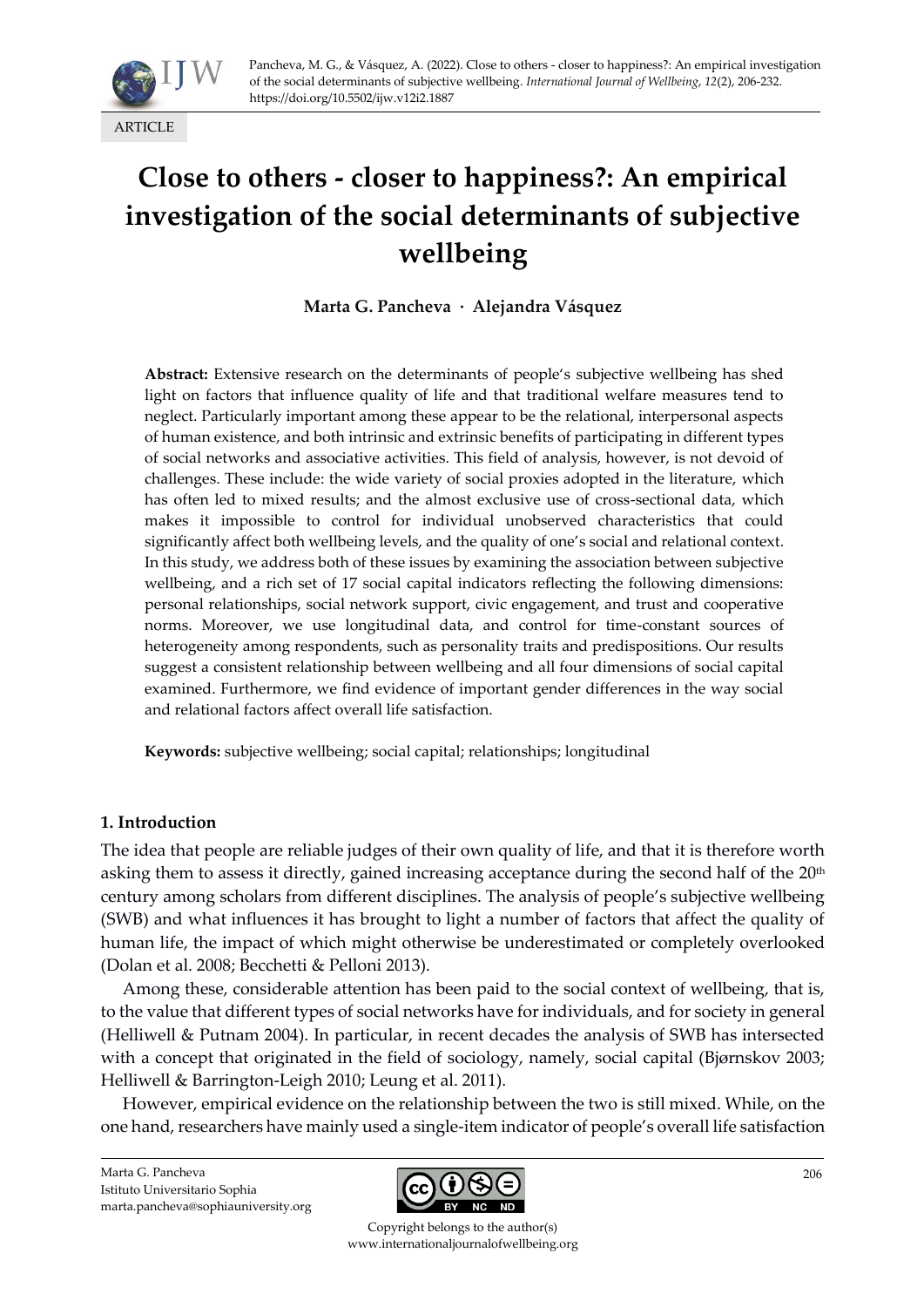

(LS) as a proxy of SWB, on the other hand, a wide range of variables have been applied - often interchangeably – as proxies of social capital at both the individual and collective level of analysis. These include trust, participation in formal or informal associative activities, contacts with family and friends, among others. One reason is the relative vagueness of the concept of social capital, which still lacks a widely accepted definition (Portes 1998; Scrivens & Smith 2013). Indeed, empirical investigations adopting different measures of social capital have produced mixed evidence on its relationship with people's wellbeing, making it difficult to draw unambiguous conclusions (Rodriguez-Pose & Berlepsch 2014).

Another open question concerns the nature and causal direction of this relationship. While it is possible that the existence of social capital directly or indirectly affects a person's SWB levels, the opposite could also be true, or a third factor, omitted from the analysis, could influence both variables (Peasgood 2007). For instance, it may be the case that personal traits and innate predispositions influence both the respondent's general perceptions and judgments about life and the quality of his or her relational context and attitude towards involvement in social activities. So far, empirical analysis in this field has almost exclusively used cross-sectional data, making it impossible for researchers to control for such individual sources of heterogeneity and, thus, potentially reaching spurious results. Studies using longitudinal data are still rare and have mostly considered a handful of social capital aspects (Peasgood 2007; Becchetti et al. 2008; Powdthavee 2008; Lucchini et al. 2015).

In this paper we contribute to the study of the relationship between SWB and social capital at the micro level by explicitly addressing both the above issues.

First, in order to obtain a more complete picture of how and the extent to which different social and relational factors relate to wellbeing, we analyse a wide range of indicators encompassing four distinct dimensions of social capital, namely personal relationships, social support, civic engagement, and trust and cooperative norms. We, thus, explore how each of these facets of a person's social context relates to their overall satisfaction with life.

Furthermore, to address the potential problem of endogeneity, we implement an analytical strategy that successfully parcels out time-invariant heterogeneity characteristics, both observed and unobserved, that can significantly affect both these entities. To this end, we use panel data from a nationally representative sample of American adults who were called at three points in time and answered a wide range of questions concerning both their subjective perception of wellbeing, and a rich set of social and relational aspects of their lives.

Finally, we explore whether there is evidence of gender differences in the relationship between social capital and subjective wellbeing.

The rest of the article is organised as follows: Section 2 is devoted to the theoretical background of our study and summarises previous research on the relationship between social capital and SWB. In section 3 we present the data and variables employed in our empirical investigation and formulate the research hypotheses. Section 4 outlines the analytical strategy adopted. The empirical results obtained are reported in Section 5, and discussed in Section 6. Section 7 concludes.

# **2. Theoretical background**

In recent decades, the relational and social aspects that influence the quality of human life have gained increasing attention among scholars interested in determining the drivers of human wellbeing (Dolan 2008; Boarini et al. 2012; Becchetti & Pelloni 2013). The more and more widely accepted need to "go beyond the GDP" as a measure of progress (Stiglitz et al. 2009) has fostered, among others, a keen interest in exploring the extent to which and how various features of a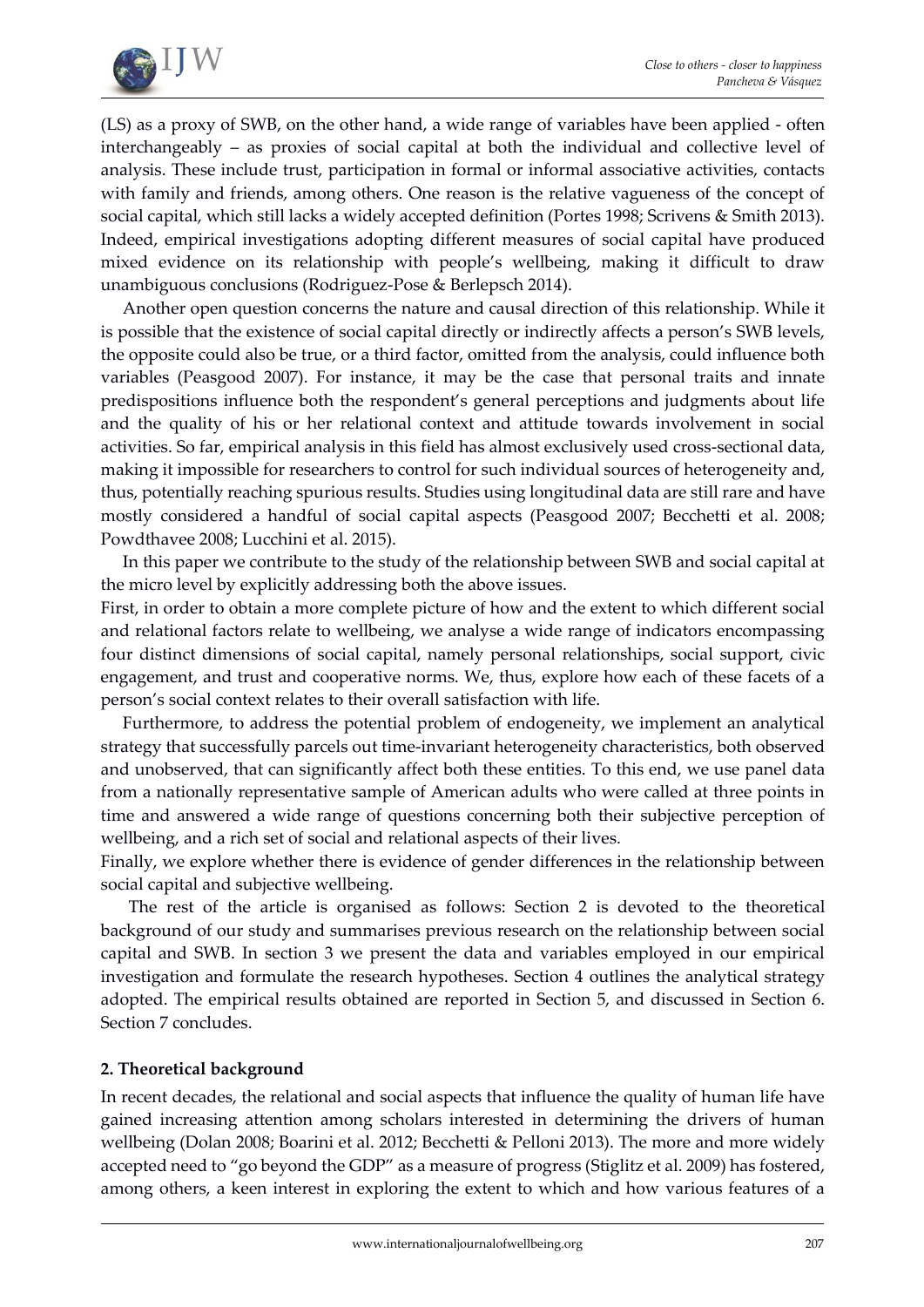

person's intimate and social networks can contribute to or hinder their happiness. This assessment is important because, for example, it has been argued that people tend to overestimate the wellbeing gains they can achieve by satisfying extrinsic desires (beside basic needs) through the consumption of material goods, while at the same time underestimating the importance of intrinsically valuable activities such as time spent with family and friends, participation in a variety of social activities, etc (Stutzer 2004; Putnam 2000; Frey et al. 2007; Bruni & Stanca 2008; Bartolini 2009).

## *2.1 Sociality and relational goods*

The importance of sociality for wellbeing is not surprising given the propensity of humans to interact and cooperate which has been linked to two distinct physiological mechanisms. The first refers to the release of oxytocin and endorphins during social interactions, which promotes bonding with other members of a group (Kilts 2002; Zak et al. 2005). The second mechanism relates to the functioning of so-called mirror neurons that allow subjects to put themselves in others' shoes and experience feelings such as empathy and compassion (Rizzolatti et al. 1997; Iacoboni 2009).

Pro-social preferences and attitudes such as generosity, reciprocity or altruism, have been analysed by behavioral scientists in experimental settings, among others (Levitt & List 2007; Van Lange et al. 2013). Moreover, they have been linked to the production of so-called relational goods in the encounter and interaction between people within different types of social networks (from the more intimate ones such as family and friendship, to wider ones related to participation in social and even economic activities, and organisations (Gui 2005; Uhlaner 1989, Becchetti et al. 2008). Such goods are simultaneously produced and consumed by the parties involved in a given relationship and have been defined as a kind of local public goods for whose emergence a coordinated investment (of time, energy, etc.) is required (Becchetti & Pelloni 2013). Relational goods capture the non-instrumental, intrinsic value of interpersonal relationships in various contexts, and require sincere and genuine contact between the parties (Bruni and Stanca 2008).

### *2.2 Social capital*

Beyond this intrinsic value of social relations, another prominent strand of studies in the social sciences that focuses on the existence, characteristics, and outcomes of so-called social capital created within a certain network, has extensively examined over the last three decades the potential productive value arising from effectively functioning social groups. It has mainly distinguished two levels of analysis - individual and collective, referring to social capital as a primarily personal or more general, public resource (Scrivens et al. 2013).

In particular, the first approach focuses mainly on the individual benefits that can be derived from the existence and use of the social capital resulting from belonging to a certain network of interpersonal and social relations (Portes 1998). For instance, one of the precursors in the development of the concept Pierre Bourdieu defined social capital as "the aggregate of the actual or potential resources which are linked to possession of a durable network of more or less institutionalized relationships of mutual acquaintance and recognition" (Bourdieu 1986, p.21). As such, in Bourdieu's view, it could be exploited by members of a given social network to maintain their status and power while excluding non-members and, thus, hindering social mobility (Scrivens et al. 2013).

Moreover, as economist G. Loury stated, "the social context within which individual maturation occurs strongly conditions what otherwise equally competent individuals can achieve." (Loury 1977, p.176). Indeed, it has been confirmed that the resources in one's networks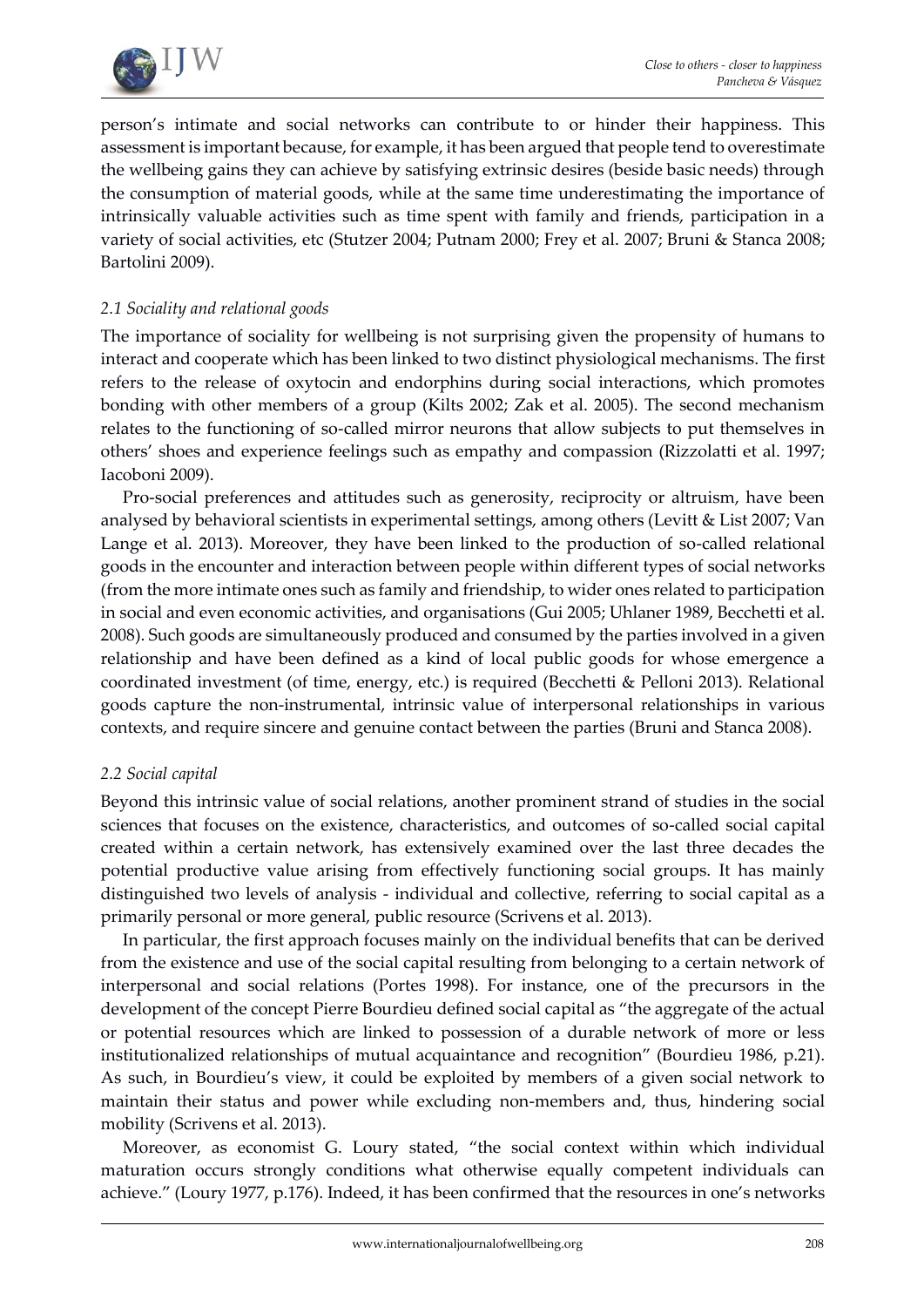

can be highly relevant for personal outcomes in various fields - from education (Coleman 1988), to labour market participation (Aguilera 2002; Lin 1999; 2001), to physical and mental health (Berkman & Glass 2000; Kawachi & Berkman 2001), and so on. This view of the role of social networks in people's lives, which is more instrumental than the above-mentioned one that exalts the intrinsic value of the relational goods created within them, sheds light from a different angle on the importance of the existence and characteristics of these networks in determining the overall quality of life and, therefore, the wellbeing levels of an individual.

One of the scholars who opened up to this broader view of social capital, J. S. Coleman defined it in rather general, if not vague (Portes 1998) terms as "a variety of different entities … that consist of some aspect of the social structure" and "facilitate certain actions of individuals who are within the structure" (Coleman 1990, p.302). In particular, he stressed that its existence is not necessarily confined to homogenous, class-based networks as in Bourdieu's view, but can actually emerge within more heterogeneous social groups (including families, communities, schools, etc.). Moreover, Coleman highlighted the functional role of social capital as a resource that can be used by social and even economic actors, and distinguished three main dimensions that compose it: trust, informational channels, and rules/sanctions (Coleman 1988).

The second one was subsequently analysed in depth by Robert Putnam who was interested in the characteristics and functioning of both formal (political, civic, and labour), and informal (interactions with family and friends) interpersonal networks, and their potentially beneficial role for society (Putnam 2000). In Putnam's view social capital consists of "connections among individuals – social networks, and the norms of reciprocity and trustworthiness that arise from them" (Putnam 2000, p.19). The greater the amount of informal social interactions and participation in associative activities, the lower the incentives and frequency of free-riding. Social capital fosters solidarity, cooperation, civic engagement, and responsibility, and can even produce, as a positive externality, economic growth and political stability (Putnam 1993).

### *2.3 Social drivers of subjective wellbeing*

Beyond these considerations about the overall relevance of the existence and functioning of social networks, both individual and collective level aspects of social capital have been examined as potential drivers of human wellbeing. In particular, the analysis of social capital has intersected with another field of research that has grown exponentially over the past quarter century seeking to assess people's SWB and shed light on its determinants (Bjørnskov 2003; Helliwell & Barrington-Leigh 2010; Leung et al. 2011; Rodriguez-Pose & Berlepsch 2014; Gable & Bromberg 2018; Helliwell et al. 2018). Scholars have gone as far to state that social and relational factors not only significantly affect the quality of human life but are one of the "most robust correlates of subjective wellbeing" (Helliwell & Putnam 2004, p.1437).

A wide range of indicators encompassing aspects of social capital at both the individual and collective level have been applied in the literature in order to empirically assess their relationship with self-assessed happiness.

Starting from the individual level of analysis concerning personal networks and various types of support deriving from their existence, among others, informal social activities such as time spent with family and friends, and frequency of contacts with neighbours have been associated, with greater life satisfaction (Diener & Seligman 2002; Lelkes 2006; Pichler 2006; Peasgood 2007; Powdthavee 2008; Helliwell & Barrington-Leigh 2010; Leung et al. 2011). This positive association has, on the one hand, been linked to the production of relational goods through the involvement in such non-instrumental social activities (Becchetti et al. 2008). On the other hand, it may depend on the resources, in terms of various types of support, made available through involvement in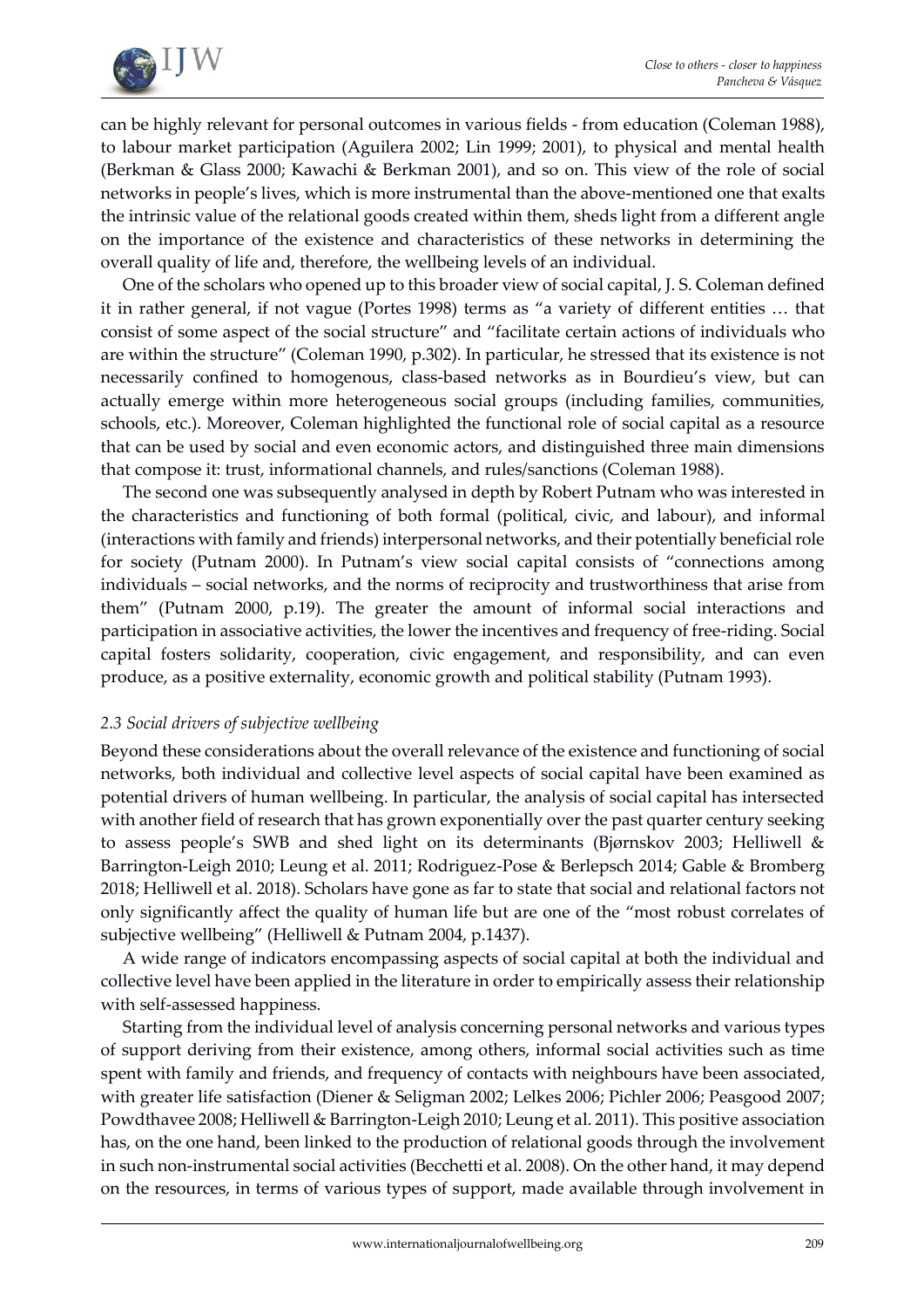

such interactions.

The latter thesis has not been fully supported by empirical research with somehow mixed findings, instead, being recorded with respect to the social support resulting from the existence of such relationships and networks, especially the one received (Leung et al. 2011; Lucchini et al. 2015; Gable and Bromberg 2018). Studies have shown that a person's perception of being able to rely on the support of closely connected others is positively associated with wellbeing levels (Kaul & Lakey 2003; Siedlecki et al. 2014). However, the support actually received or enacted does not always seem to have such beneficial effects highlighting a so-called social support paradox (Shrout et al. 2006; Rafaeli & Gleason 2009). A positive relationship has been rather confirmed with respect to the provision of support (Thomas 2010; Aknin et al. 2013), as well as in cases where there is a certain degree of reciprocity in the exchange of social support (Maisle & Gable 2009).

Moving from the realm of personal relationships to the associative level of human interaction, participation in non-political and non-economic organisations has been found to be positively correlated with SWB (Pichler 2006; Helliwell 2003; Helliwell & Putnam 2004; Becchetti et al. 2008). At the same time, no significant or negative relationship was recorded with respect to involvement in political or professional interest groups (Pichler 2006; Leung et al. 2011).

The case of volunteering and its relation to SWB remains somewhat ambiguous, with rather mixed empirical evidence (Dolan et al. 2008). Volunteering has been linked to two distinct channels through which increased wellbeing can be produced: one involving the intrinsic rewards of caring for others or being involved in a cause that goes beyond the realm of one's private interest; and a more extrinsic one related to the expansion of one's social network (Helliwell 2003; Pichler 2006). However, even when empirically confirmed, its positive association with SWB is less robust, with the impact of volunteering weakening considerably when controlling for unobserved individual heterogeneity factors (such as personality traits) (Meier & Stutzer 2008).

Another form of associative activity that has been linked to SWB is religious practice. Usually operationalised through indicators such as frequency of participation in religious services, it has been positively and significantly associated with life satisfaction in several studies (Helliwell 2003; Helliwell & Putnam 2004; Greene & Yoon 2004; Clark & Lelkes 2005; Hayo 2007; Rodriguez-Pose & Berlepsch 2014). As in the case of volunteering, here too the impact on wellbeing can be at least twofold, with religious practices, on the one hand, influencing a person's sense of meaning or tempering negative feelings such as insecurity, and, on the other hand, enabling the expansion of one's social networks, and even the adoption of healthy behaviours (Ellison 1991; 1994; McCullough & Larson 1999).

Finally, the existence of such and other types of associative activities and the overall degree of civic engagement of citizens of a given society clearly depend on the quality of the social fabric and the particular social norms shared within it. For instance, one of the most widely examined aspects of social capital is trust - both general and institutional – whose beneficial effects on happiness have been confirmed in various studies (Frey & Stutzer 2002; Helliwell & Putnam 2004; Helliwell 2006; Hudson 2006; Bjørnskov 2008; Helliwell & Wang 2011). Along with it, a person's sense of belonging to their community of reference, and their feeling of safety within it, among others, have also been analysed as determinants of wellbeing (Helliwell & Barrington-Leigh 2010; Leung 2011; Helliwell & Wang 2011; Rodriguez-Pose & Berlepsch 2014).

Despite all these findings, it is difficult to draw a uniform conclusion regarding the association between social capital and SWB. This is partly due to the lack of an unambiguous definition of the former concept (Scrivens & Smith 2013), and partly due to data availability issues, with most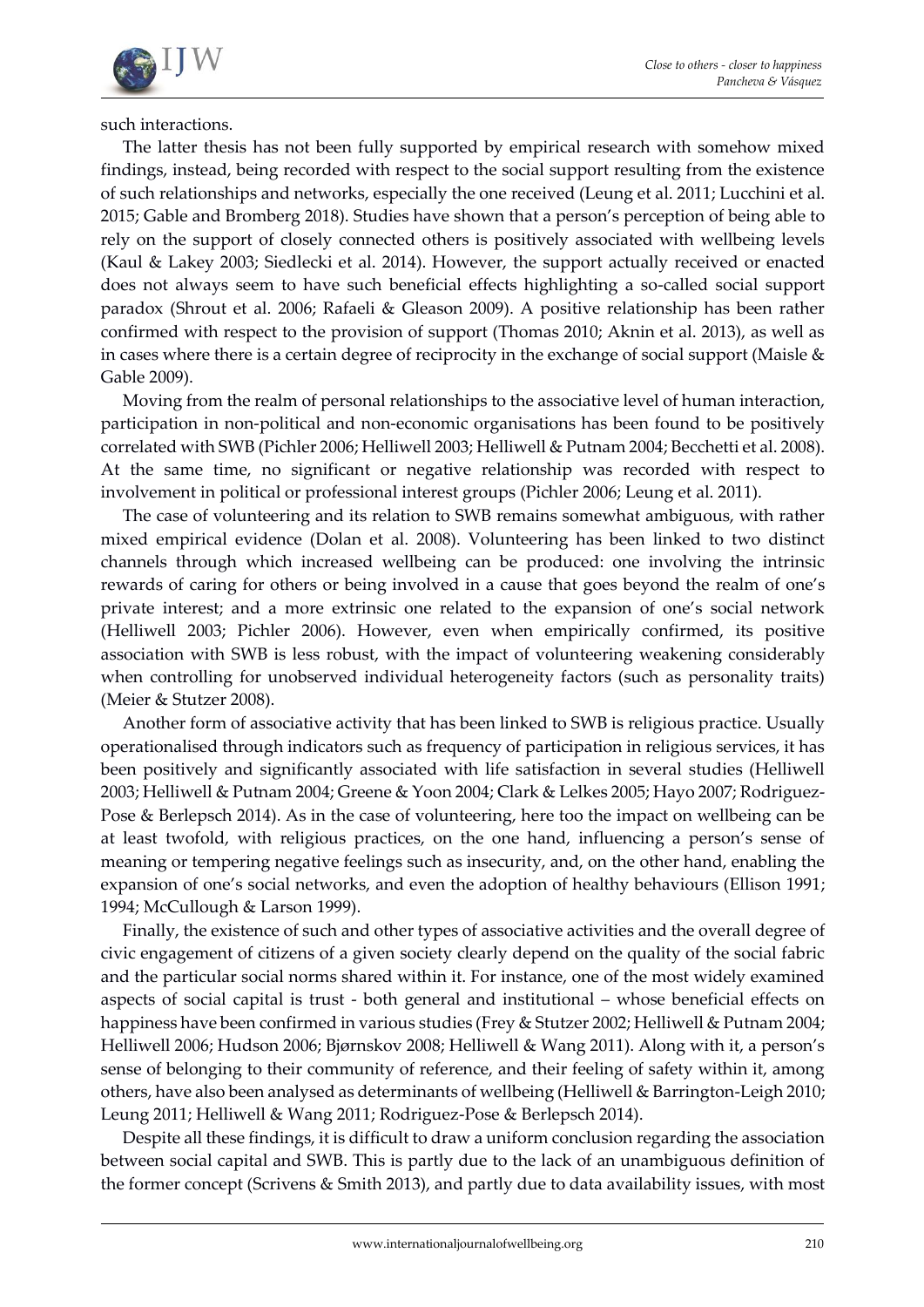

of the existing empirical analyses focusing on a single aspect, and only a handful of studies so far exploring a somewhat more integrated view to social capital in its various dimensions (Helliwell & Barrington-Leigh 2010; Leung et al. 2011; Rodriguez-Pose & Berlepsch 2014).

# **3. Data, variables, and hypotheses**

We use data coming from the *Midlife in the U*.S. (MIDUS) national longitudinal sample of adults, and collected in three dates: 1995/1996 (wave 1), 2004/2005 (wave 2), and 2012/2013 (wave 3), respectively. Respondents were first administered a phone interview and then asked to complete an additional self-assessed questionnaire. For the purposes of our analysis, we selected a balanced sample of 1,600 respondents, aged 20 through 92, who completed both the phone interview and the self-assessed questionnaire in all the three waves of the survey (yielding a total of 4,800 observations).

As a proxy of SWB we use an indicator of the respondents' "satisfaction with life at present" (Diener 1984), measured on a 10-point Likert scale that ranges from 0 (not at all satisfied) to 10 (completely satisfied). We follow a widespread practice, and treat this ordinal indicator as a cardinal variable in order to ease the interpretation of the estimated parameters, since both measures produce similar results (see Ferrer-i-Carbonell & Frijters 2004).

As explanatory variables, we chose a set of 17 distinct indicators of social capital reported in Table 1. For the selection of these predictors we followed the classification proposed by Scrivens and Smith (2013), according to which existing social capital definitions and measures can be summed up and organized in four separate dimensions or categories.

The first concerns the structure and nature of the respondents' personal relational networks, and activities or behaviours that help to establish and maintain them (such as time spent together and other forms of contact, and communication). In a broad sense, this *personal relationships* dimension can reflect both intimate ones (with family and friends), and those with colleagues, neighbours, and so on.

The second dimension of social capital concerns the resources derived from these relationships or, in other words, the different types of social support that can be seen as a result of the existence of these networks. The intuition behind the identification of this separate category of indicators is that, beyond their intrinsic value, personal relationships also influence the quality of one's life through the various forms of support (both given, and received) that they activate.

Moving from the individual to the collective level, the third social capital category considered in our analysis refers to the respondent's level of civic engagement. It includes various types of activities such as participation in civic or political organisations, engagement in voluntary services, etc. This dimension largely corresponds to Putnam's idea of formal and informal interpersonal networks (Putnam, 2000). Civic engagement can, on the one hand, have intrinsic beneficial effects on a person's wellbeing deriving from acting in accordance with one's values, fulfilling what is perceived as a civic obligation, or from the enhanced sense of purpose associated with contributing to the common good. On the other hand, it may also have an extrinsic value associated with the extension of one's social networks and contacts.

Finally, the fourth category of social capital we consider refers to the dimension of trust and cooperative norms that characterise the respondent's surrounding environment. Such intangible resources can have a beneficial impact on the community as a whole, but also shape the way people behave as members of a society, with potential effects on individual wellbeing as well.

Other variables included as controls in our regression analysis are: a series of sociodemographic characteristics, namely age, and age squared; marital status (separated, divorced, widow, never married; ref. category: married), and number of children in the family; two social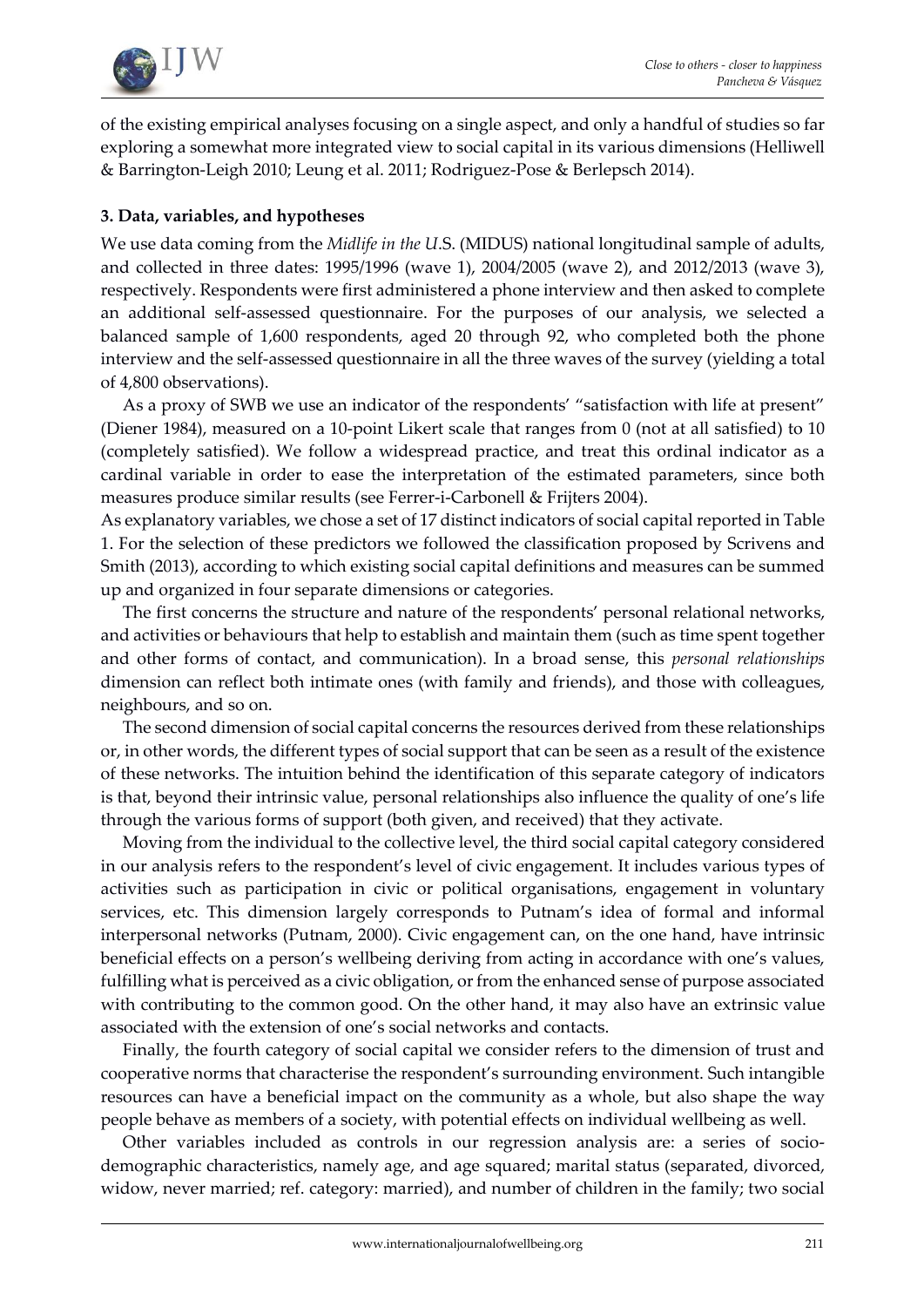

stratification indicators, namely, educational level (undergraduate degree, postgraduate degree, ref.cat. high school diploma or less), and position in the income distribution (five income quintiles based on the net yearly equivalent household income of the respondent); respondent's self-rated health (with five response categories: excellent, very good, good, fair, or poor), and wave dummies. Detailed descriptive statistics can be found in Table A1 in the Appendix.

**Table 1.** List of social capital indicators.

| <b>DIMENSION</b>                        | <b>QUESTION</b>                                                                                                                                                                                                                                                                                                                                                                                                                                                                                                                                                                                                                                                                                                                                                                                                                                                                                                                                                                                                                                                                                                                                      |
|-----------------------------------------|------------------------------------------------------------------------------------------------------------------------------------------------------------------------------------------------------------------------------------------------------------------------------------------------------------------------------------------------------------------------------------------------------------------------------------------------------------------------------------------------------------------------------------------------------------------------------------------------------------------------------------------------------------------------------------------------------------------------------------------------------------------------------------------------------------------------------------------------------------------------------------------------------------------------------------------------------------------------------------------------------------------------------------------------------------------------------------------------------------------------------------------------------|
|                                         | 1. Frequency of contacts with family visits, phone calls, letters, or electronic<br>mail messages (1=Several times a week; 2=Once a week; 3=Several times a<br>month; 4 = Once a month or less)                                                                                                                                                                                                                                                                                                                                                                                                                                                                                                                                                                                                                                                                                                                                                                                                                                                                                                                                                      |
| PERSONAL<br><b>RELATIONSHIPS</b>        | 2. Frequency of contacts with friends via visits, phone calls, letters, or<br>electronic mail messages (1=Several times a week; 2=Once a week;<br>3=Several times a month; 4=Once a month or less)                                                                                                                                                                                                                                                                                                                                                                                                                                                                                                                                                                                                                                                                                                                                                                                                                                                                                                                                                   |
|                                         | 3. Frequency real conversation or get together with neighbours (1=Several<br>times a week; 2=Several times a month; 3=Less than once a month; 4=Never<br>or hardly ever)                                                                                                                                                                                                                                                                                                                                                                                                                                                                                                                                                                                                                                                                                                                                                                                                                                                                                                                                                                             |
| <b>SOCIAL NETWORK</b><br><b>SUPPORT</b> | 4. Emotional support received by spouse/partner; parents; in-laws;<br>children; other family/friends, anyone else (average n.hours per month)<br>5. Emotional support given to spouse/partner; parents; in-laws; children;<br>other family/friends, anyone else (average n.hours per month)<br>6. Unpaid assistance received in a typical month from one of the following:<br>spouse/partner; parents; in-laws; children;<br>family/friends;<br>other<br>community volunteers; religious groups; governmental groups (0= No;<br>$1 = Yes$<br>7. Unpaid assistance given in a typical month to one of the following:<br>spouse/partner; parents; in-laws; children; other family/friends; anyone<br>else $(0=No; 1=Yes)$<br>8. Financial support received in a typical month from one of the following:<br>spouse/partner; parents; in-laws; children; other family/friends (0= No;<br>$1 = Yes$<br>9. Financial support given in a typical month to one of the following:<br>spouse/partner; parents; in-laws; children; other family/friends (0= No;<br>$1 = Yes$<br>10. Can call neighbour for help if needed (1= A lot; 2=Some; 3=A little; 4=No) |
| <b>CIVIC</b>                            | 11. Volunteer in one of the following: hospital/nursing home; school/youth<br>organization; political organization; other (0= No; 1=Yes)<br>12. Attend meetings of labor union or other professional organizations (0=<br>$No; 1 = Yes$                                                                                                                                                                                                                                                                                                                                                                                                                                                                                                                                                                                                                                                                                                                                                                                                                                                                                                              |
| <b>ENGAGEMENT</b>                       | 13. Attend meetings of sports or other social organizations $(0 = No; 1 = Yes)$                                                                                                                                                                                                                                                                                                                                                                                                                                                                                                                                                                                                                                                                                                                                                                                                                                                                                                                                                                                                                                                                      |
|                                         | 14. Frequency attending religious services (1 = Once or more times a week;<br>2=Several times a month; 3=Never)                                                                                                                                                                                                                                                                                                                                                                                                                                                                                                                                                                                                                                                                                                                                                                                                                                                                                                                                                                                                                                      |
|                                         | 15. Feeling safe being out alone in my neighbourhood at night (0= No;<br>$1 = Yes$                                                                                                                                                                                                                                                                                                                                                                                                                                                                                                                                                                                                                                                                                                                                                                                                                                                                                                                                                                                                                                                                   |
| <b>TRUST AND</b><br><b>COOPERATIVE</b>  | 16. Don't feel I belong to anything I'd call a community (1= Strongly agree -<br>7=Strongly disagree)                                                                                                                                                                                                                                                                                                                                                                                                                                                                                                                                                                                                                                                                                                                                                                                                                                                                                                                                                                                                                                                |
| <b>NORMS</b>                            | 17. People do not care about other people's problems (1= Strongly agree -<br>7=Strongly disagree)                                                                                                                                                                                                                                                                                                                                                                                                                                                                                                                                                                                                                                                                                                                                                                                                                                                                                                                                                                                                                                                    |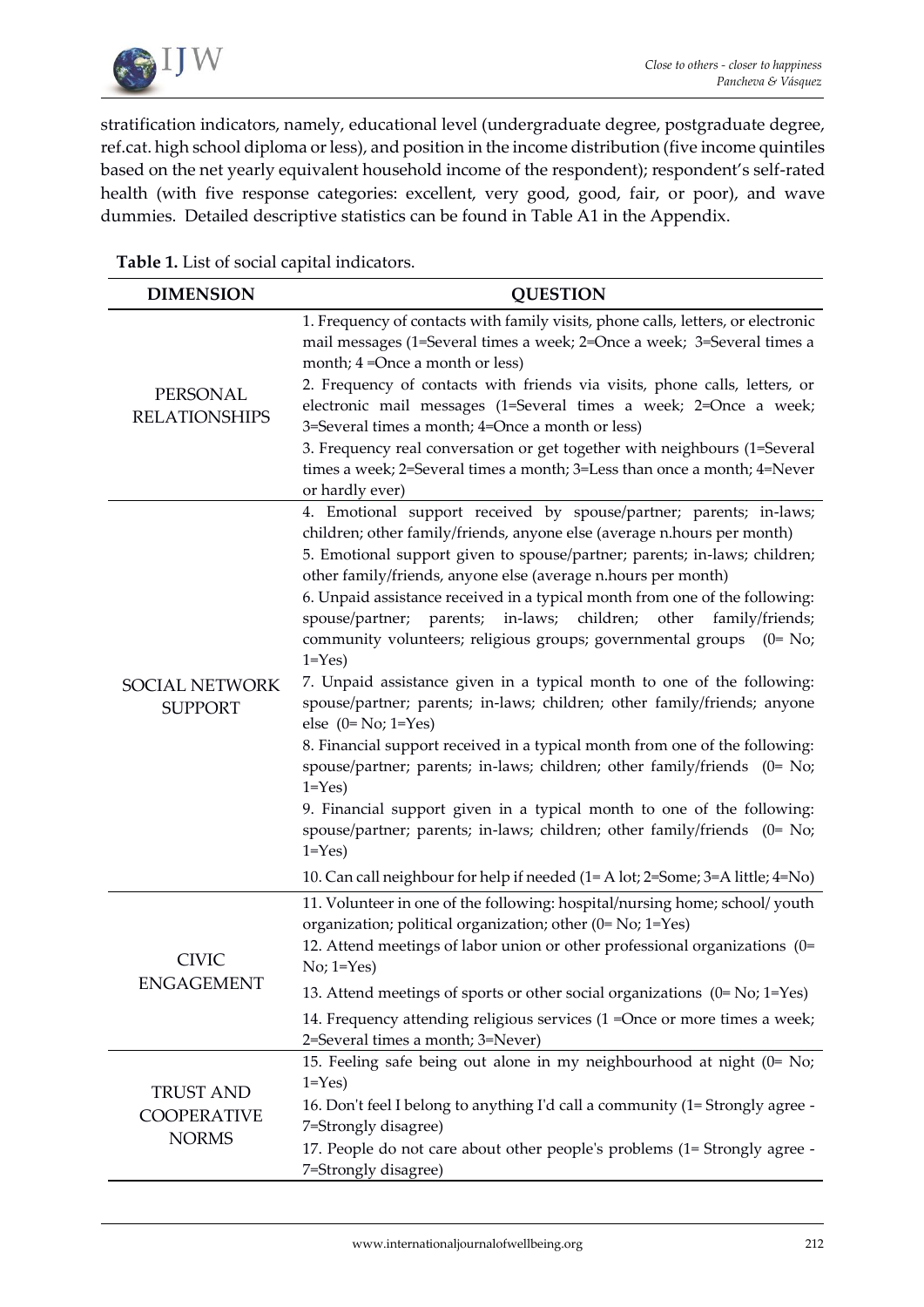

Finally, based on the empirical results reported in the reference literature above, we formulate the following hypotheses for each of the dimensions of social capital:

*Hypothesis 1.* (Personal relationships): The more frequent the contacts with close ones (family, friends), the higher the reported level of SWB.

*Hypothesis 2.* (Social support): The higher the level of social support, the greater the overall satisfaction with life.

*Hypothesis 3.* (Civic engagement): The more actively the respondent is involved in associative activities, the higher his/her level of SWB.

*Hypothesis 4.* (Trust and cooperative norms): The stronger the sense of belonging and safety in one's community, the higher the life satisfaction.

# **4. Analytical strategy**

To assess the relationship between respondents' wellbeing and the social capital indicators of interest, we ran two set of regressions based on the following equation, where subscript i refers to individuals, i=1,2,..,1600, and subscript t denotes the wave within which the information is collected  $(t=1,2,3)$ :

$$
LS_{it} = \sum_{k=1}^{K} \beta_k X_{it} + \sum_{q=1}^{Q} \gamma_q Z_{it} + \alpha_i + \psi_t + \varepsilon_{it}
$$

where LSit is our subjective wellbeing dependent variable (overall life satisfaction); Xit is a vector composed of the 17 social capital explanatory variables indexed by k=1,2,..,K, with respective coefficients  $\beta k$ ; Zit is a vector of control variables, indexed by q=1,2,..,Q, with respective coefficients  $\gamma q$ ;  $\alpha i$  are individual fixed effects; are wave effects, and  $\varepsilon i$ t is a residual that varies both across individuals and time, and captures our overall ignorance about the factors associated with the dependent variable of the model.

We used two different estimators: first, we applied a random effects (RE) model which assumes that the independent variables in the equation are uncorrelated with the idiosyncratic error term. It allows to estimate the influence of both time-invariant, and time-variant predictors on the dependent variable, and is a good analytic strategy when the variables of interest have low within variation over time.

However, such estimates would be biased in case of unobserved heterogeneity captured in the  $\alpha$ i term of our equation. Therefore, we also adopted a fixed effects (FE) model that allows us to control for time-invariant heterogeneity factors. Instead of relying on cross-person comparison as in the case of cross-sectional data analysis, this approach allows to use the same person, followed over time, as its own control, and account for the influence of time constant characteristics like personality traits and dispositions, genetic endowments, which are among the most important drivers of SWB levels (Bartels 2015; Raysamb & Nes 2018). If there is enough intra-individual variation in the regressor, the FE model yields unbiased estimates of the influence of social capital on wellbeing. Finally, a Hausman model selection test was run to determine which of the two estimators was more efficient.

# **5. Empirical results**

A bivariate descriptive analysis reported in Table 2, based on the first wave of observations, generally confirms what is known in the literature with higher wellbeing levels reported by married, healthy, better educated, and affluent individuals. Our data seems to confirm a U-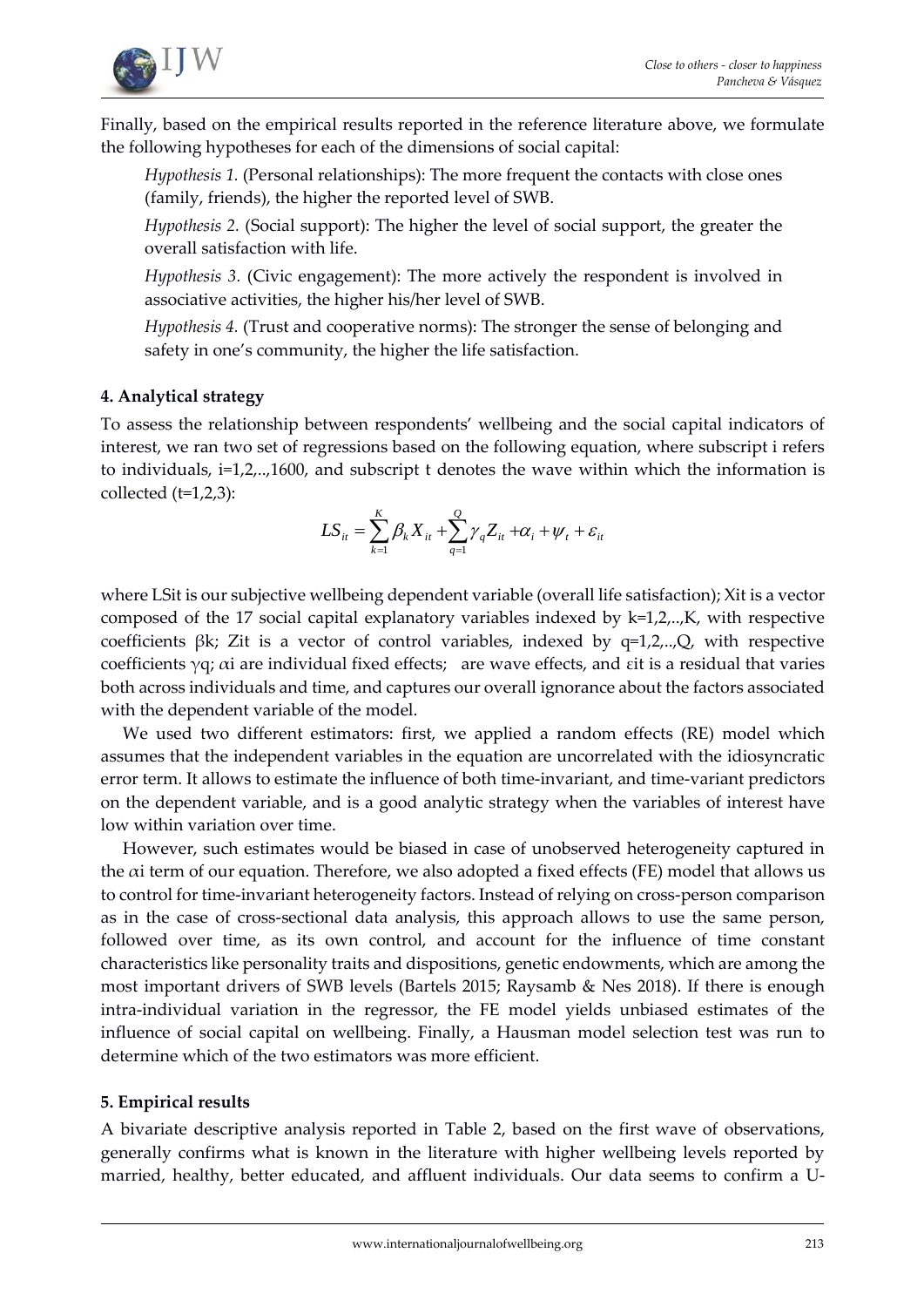

shaped relationship between SWB and age, with middle aged adults reporting lower mean life satisfaction levels than older ones. Turning to our social capital variables of interest, for the first dimension of personal relationships we observe that people with more frequent contacts with family, friends, and neighbours report a higher LS. Regarding the category of social network support, it seems that both giving and receiving emotional support is associated with lower average levels of SWB for our sample. Slightly higher LS levels are associated with providing financial help rather than receiving it.

No apparent difference in levels of wellbeing is recorded for unpaid assistance, either given or received. Interestingly, the perception of being able to count on one's neighbour for help is associated with significantly higher overall life satisfaction levels. Turning to the third civic engagement dimension of social capital, we observe higher average SWB scores reported by individuals who actively participate in the various social activities considered in our analysis. Finally, for the last category – trust and cooperative norms – we see that the greater the respondents' sense of belonging and safety, the higher their average satisfaction with life.

In order to assess more precisely the relationship between social capital and wellbeing, we then proceed to analyse the parameter estimates resulting from the application of the RE and FE regression models presented in the previous section, reported in Table 3. Both RE and FE estimators are first run for the whole sample (columns 1 and 4), and then separately for males and females (columns 2 and 5, 3 and 6, respectively).

We begin by discussing the results of the RE regression model. Regarding the dimension of personal relationships, we find only partial confirmation of our first hypotheses. Our empirical evidence suggests that less frequent contacts with family members have negative effects in terms of LS (slightly more pronounced for women than for men). However, no statistically significant relationship is found with respect to contacts with friends and neighbours. Another covariate closely related to this social capital dimension is the respondents' marital status. Compared to the reference category of being married, never married, widowed, divorced and especially separated individuals register significantly lower LS levels. Finally, we find a slightly positive association between the number of children in a household, and the wellbeing of female respondents.

Turning to the second category of social capital, namely social network support, our regression analysis suggests that receiving emotional support from closely related persons is positively associated with the respondent's SWB levels. The reverse seems to be true with regard to being the recipient of financial support or unpaid assistance. Both of these forms of social support are associated with lower LS levels, the former for women, the latter for men.

Regarding providing (rather than receiving) support, our RE estimates suggest that more time spent giving emotional support is associated with slightly lower SWB, especially for women. At the same time, for the male subsample there is evidence that providing financial support is related to higher life satisfaction. Finally, the perceived possibility to ask a neighbour for help seems to be, among our social support indicators, the one most strongly associated with LS. Compared to the reference category ("A lot"), feeling less confident that neighbours would help in case of need is associated with substantial losses in SWB for both genders (a relationship somewhat more pronounced for women). Therefore, our second hypothesis is only partly confirmed. It seems that a more nuanced picture, taking into account also gender differences in the relationship between social support (provided and received) and SWB shall be considered.

Taking into account the third category of social capital examined – civic engagement, we find no significant association between volunteering or participation in sporting or other social organisation meetings and respondents' overall life satisfaction. At the same time, participation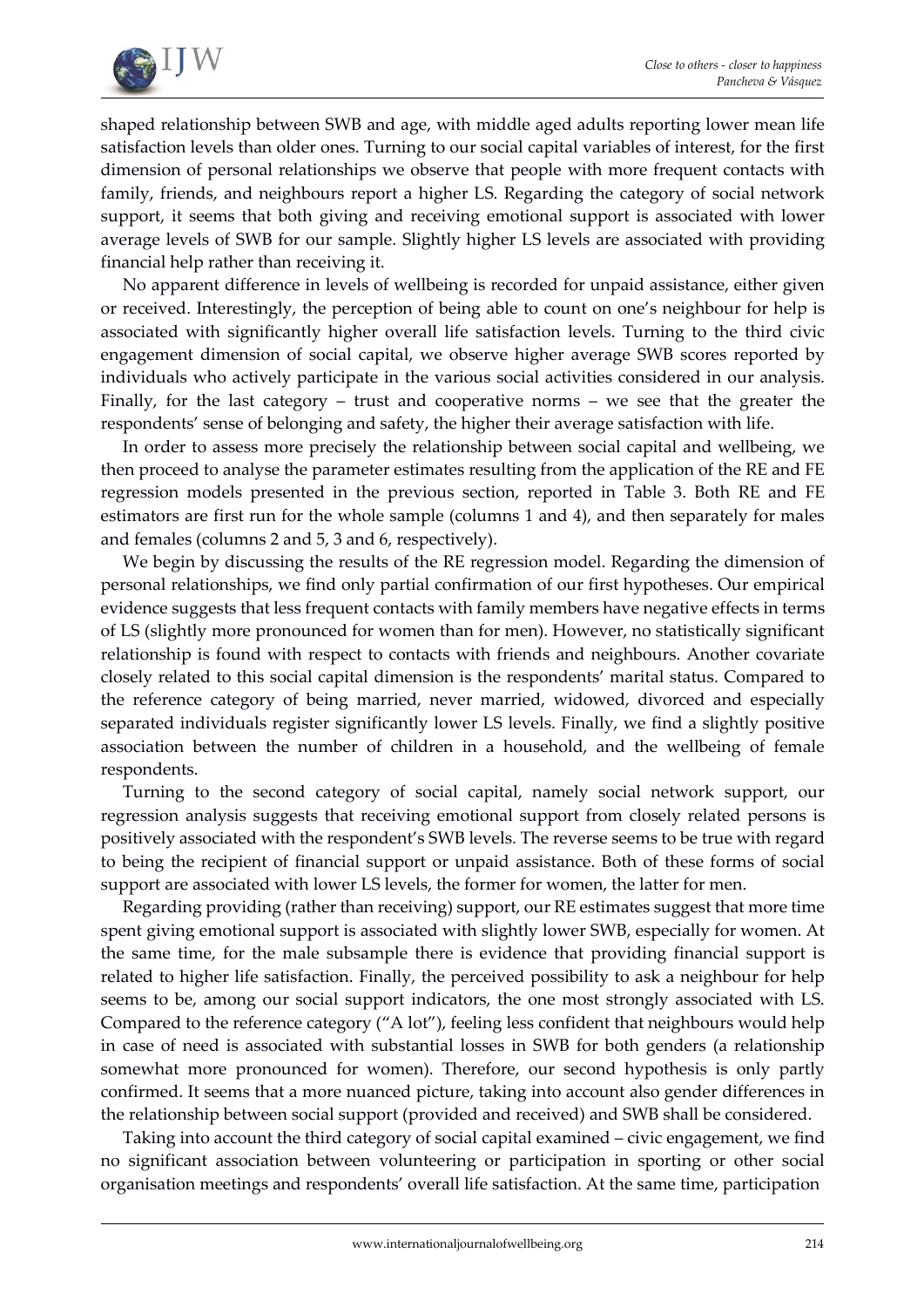

| <b>Variables</b>                            | Mean<br>LS | Std.<br>Dev.                        | Variables                                  | Mean<br>LS | Std.<br>Dev.                                  | Variables                      | Mean<br>LS | Std.<br>Dev. | <b>Variables</b>                  | Mean<br>LS | Std.<br>Dev.                                        | Variables                                  | Mean<br>LS | Std.<br>Dev. | Variables                                       | Mean<br>LS | Std.<br>Dev. | Variables                   | Mean<br><b>LS</b> | Std. Dev. |
|---------------------------------------------|------------|-------------------------------------|--------------------------------------------|------------|-----------------------------------------------|--------------------------------|------------|--------------|-----------------------------------|------------|-----------------------------------------------------|--------------------------------------------|------------|--------------|-------------------------------------------------|------------|--------------|-----------------------------|-------------------|-----------|
|                                             |            |                                     | <b>Dimension 1: Personal Relationships</b> |            |                                               |                                |            |              |                                   |            |                                                     | <b>Dimension 2: Social Network Support</b> |            |              |                                                 |            |              |                             |                   |           |
| Freq. contacts family                       |            |                                     | Freq-contacts friends                      |            |                                               | Freq. contacts<br>neighbours   |            |              | Emotional support rec.            |            |                                                     |                                            |            |              | Emotional support given Financial support rec.  |            |              | Can call neighbour for help |                   |           |
|                                             |            |                                     |                                            |            |                                               |                                |            |              | No                                | 8          | 1.57                                                | <b>No</b>                                  | 8.29       | $1.46$ No    |                                                 | 7.85       | 1.38         |                             |                   |           |
| Sev. times<br>a week                        | 7.91       | 1.4                                 | Sev. times<br>a week                       | 7.89       | 1.4                                           | Sev. times<br>a week           | 7.93       | 1.38         | Yes                               | 7.81       | 1.42                                                | Yes                                        | 7.81       | 1.43         | Yes                                             | 7.47       | 1.6          | A lot                       | 8.14              | 1.25      |
| Once a<br>week                              | 7.73       | 1.48                                | Once a<br>week                             | 7.79       | 1.5                                           | Sev. times<br>a month          | 7.63       |              | 1.46 Financial support given      |            |                                                     | Unpaid assistance rec.                     |            |              | Unpaid assistance given Some                    |            |              |                             | 7.47              | 1.52      |
| Sev. times<br>a month                       | 7.64       | 1.55                                | Sev. times<br>a month                      | 7.74       | 1.4                                           | Never                          | 7.28       | 1.71         | No                                | 7.51       | 1.63                                                | N <sub>o</sub>                             | 7.82       | 1.47         | $\overline{\rm No}$                             | 7.68       |              | 1.46 A little               | 7.23              | 1.52      |
| Once a<br>month,<br>less                    | 7.63       | 1.26                                | Once a<br>month,<br>less                   | 7.62       | 1.48                                          |                                |            |              | Yes                               | 7.93       | 1.34                                                | <b>Yes</b>                                 | 7.82       | 1.38         | Yes                                             | 7.86       | $1.42$ No    |                             | 6.69              | 1.68      |
|                                             |            |                                     |                                            |            |                                               | Dimension 3: Civic Engagement  |            |              |                                   |            |                                                     |                                            |            |              | <b>Dimension 4: Trust and Cooperative Norms</b> |            |              |                             |                   |           |
| Attend meetings social<br>Volunteer<br>org. |            | <b>Attend meetings</b><br>prof.org. |                                            |            | Religious service attend. Feel safe out alone |                                |            |              |                                   |            | Don't belong community People don't care for others |                                            |            |              |                                                 |            |              |                             |                   |           |
|                                             |            |                                     |                                            |            |                                               |                                |            |              | Once/more<br>a week               | 8.14 1.25  |                                                     |                                            |            |              | Agree                                           | 6.67       | 1.88         | Agree                       | 7.3               | 1.74      |
| No                                          | 7.75       | 1.51                                | <b>No</b>                                  | 7.76       | 1.48                                          | <b>No</b>                      | 7.75       | 1.48         | Sev. times<br>a month             | 7.47       | 1.52                                                | No                                         | 7.63       | 1.52         | Somewhat                                        | 7.61       | 1.6          | Somewhat                    | 7.65              | 1.25      |
| Yes                                         | 7.91       | 1.32                                | Yes                                        | 7.95       | 1.3                                           | Yes                            | 8.12       | 1.13         | Never                             | 7.23       | 1.52                                                | Yes                                        | 7.98       | 1.33         | <b>Disagree</b>                                 | 8.34       |              | 1.28 Disagree               | 8.42              | 1.25      |
|                                             |            |                                     |                                            |            |                                               |                                |            |              | Socio-demographic characteristics |            |                                                     |                                            |            |              |                                                 |            |              |                             |                   |           |
| Age group                                   |            |                                     | Gender                                     |            |                                               | <b>Highest education level</b> |            |              | <b>Marital</b> status             |            |                                                     | <b>HH</b> Income quintile                  |            |              | Self-reported health                            |            |              | Wave                        |                   |           |
|                                             |            |                                     |                                            |            |                                               |                                |            |              | Married                           | 8.03       | 1.3                                                 | Ouintile 1                                 | 7.37       | 1.74         | Excellent                                       | 8.22       | 1.18         |                             |                   |           |
| 24-39 years<br>old                          | 7.91       | 1.4                                 | Male                                       | 7.84       |                                               | High<br>1.33 school or<br>less | 7.66       |              | 1.35 Separated                    | 6.51       | 2.3                                                 | Quintile 2                                 | 7.68       |              | 1.4 Very good                                   | 7.98       | -1           | Wave 1                      | 7.83              | 1.43      |
| $40-49$ years<br>old                        | 7.73       | 1.48                                | Female                                     | 7.82       | 1.52                                          | Under-<br>graduate             | 7.65       | 1.5          | Divorced                          | 7.37       | 1.6                                                 | Quintile 3                                 | 8.05       | 1.28         | Good                                            | 7.56       | 1.55         | Wave 2                      | 7.92              | 1.42      |
| over 50                                     | 7.64       | 1.55                                |                                            |            |                                               | Post-<br>graduate              | 8.15       | 1.37         | Widowed                           | 7.53       | 1.83                                                | Quintile 4                                 | 7.93       | 1.29         | Fair                                            | 7.11       | 1.47         | Wave 3                      | 7.9               | 1.56      |
|                                             |            |                                     |                                            |            |                                               |                                |            |              | Never Mar 7.19                    |            |                                                     | 1.38 Quintile 5                            | 8.08       | $1.26$ Poor  |                                                 | 7          | 2.58         |                             |                   |           |

# **Table 2.** Average life satisfaction levels by covariates of interest.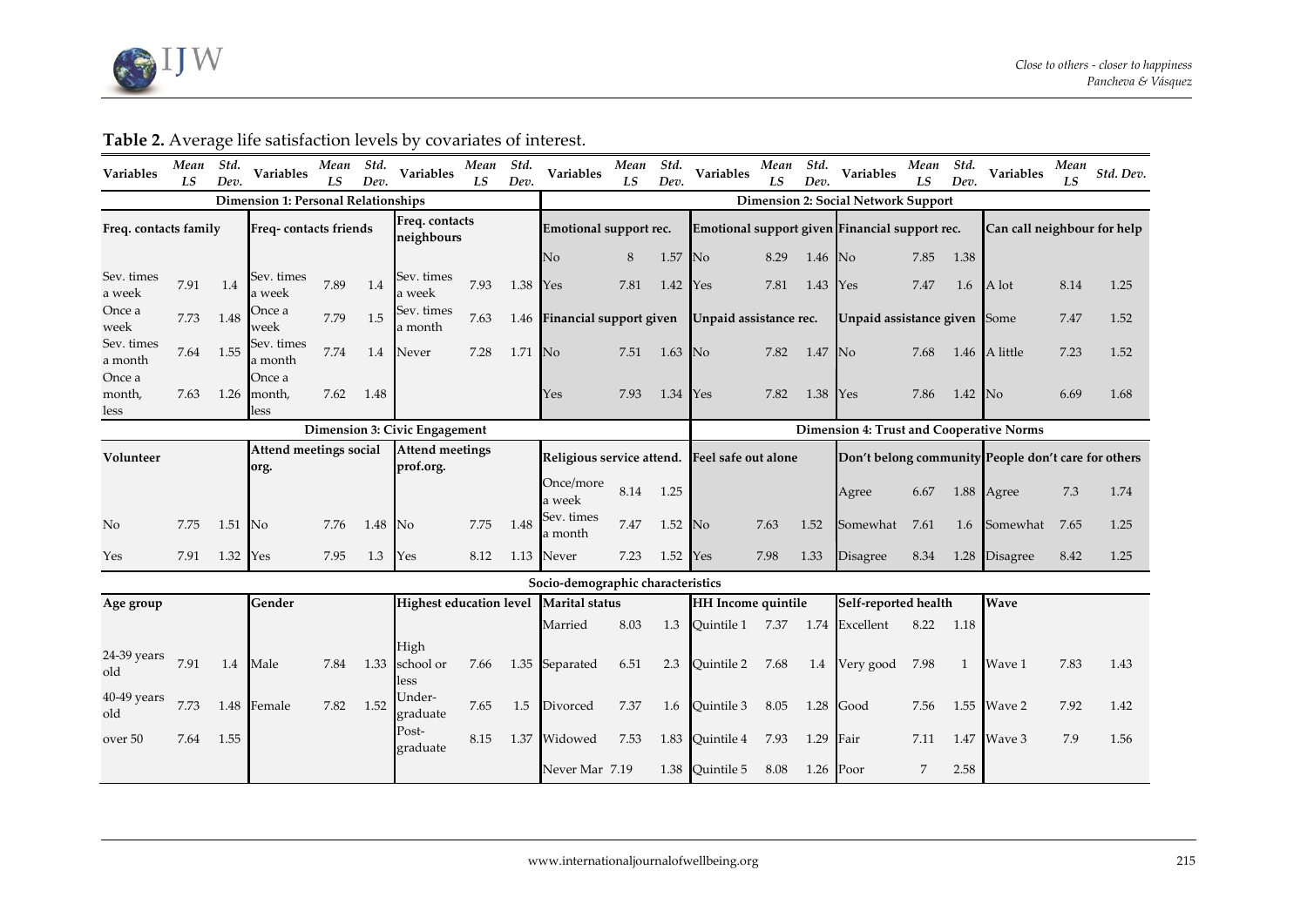

in trade unions or other types of meetings of professional organisations seems to have some boosting effect on people's life evaluation, especially for males. In addition, we find some evidence that less frequent participation in religious services is associated with lower SWB levels – a relationship entirely led by the female subsample. .Thus, our third hypothesis is only partially confirmed.

Finally, all three indicators reflecting the fourth dimension of social capital including trust and cooperative norms seem to have a significant relationship with people's satisfaction with life confirming our fourth hypothesis: feeling safe out alone at night-time, feeling a part of the community, and believing that others care about the people around them, are all associated with higher SWB levels.

Turning to the FE regression model, which allows us to control for time-invariant unobserved characteristics that might have a substantial influence on respondents' SWB (Raysamb & Nes 2018; Lucas 2018), the RE estimates presented above are largely confirmed.

More precisely, no particular differences are observed in the first social capital dimension. Again, we find only evidence that rarer contacts with family are associated with lower levels of life satisfaction. Married respondents appear to be by far the most satisfied compared to the other marital status categories, although for women the strong negative association with SWB is now statistically significant only in case of separation.

Regarding the dimension of social support, receiving emotional support has a slight positive effect on wellbeing. Again wellbeing seems to be lower for female respondents receiving financial help, while the boosting effect for the male part of the sample of giving such kind of support is even more pronounced. Once controlled for individual FE, no significant relationship is observed with respect to the covariates of unpaid assistance. At the same time, not having the possibility to rely on neighbours in case of need again shows a strong negative association with LS, especially for women.

As for the various forms of civic engagement considered, there are almost no differences compared to the RE estimates, except for the relationship between SWB and the frequency of attendance of religious services, where no significant association is found once we control for time-invariant heterogeneity characteristics of the respondents.

Finally, the RE results are also confirmed in the case of the fourth dimension of social capital - trust and cooperative norms, with the sole exception of the explanatory variable "feel safe out alone during the night" which is not significantly associated with LS in the FE regression model.

A general comparison of the RE and FE results shows that the signs of parameters are consistent in the two models. However, to determine which of them better fits the data, we perform a Hausman specification test. The null hypothesis that the individual-level effects are adequately modeled by a random-effects model is resoundingly rejected in favor of the fixed effects one. Time constant unobserved characteristics seem to be related to the social capital predictors, and it is therefore important to take them into account.

In summary, even after controlling for time-invariant unobserved characteristics (such as the personality traits of the respondent, or inborn determinants of her perception of wellbeing), we can confirm that a number of social capital indicators continue to be significantly associated with SWB. Interestingly, in almost all cases, this relationship seems to be driven by one of the two genders, with no significant relationship found for the other one. The only indicators that consistently predict higher SWB levels for both male and female respondents in our sample are the possibility to count on a neighbour's help in case of need, feeling a part of a community, and being confident that people in general care about others' problems.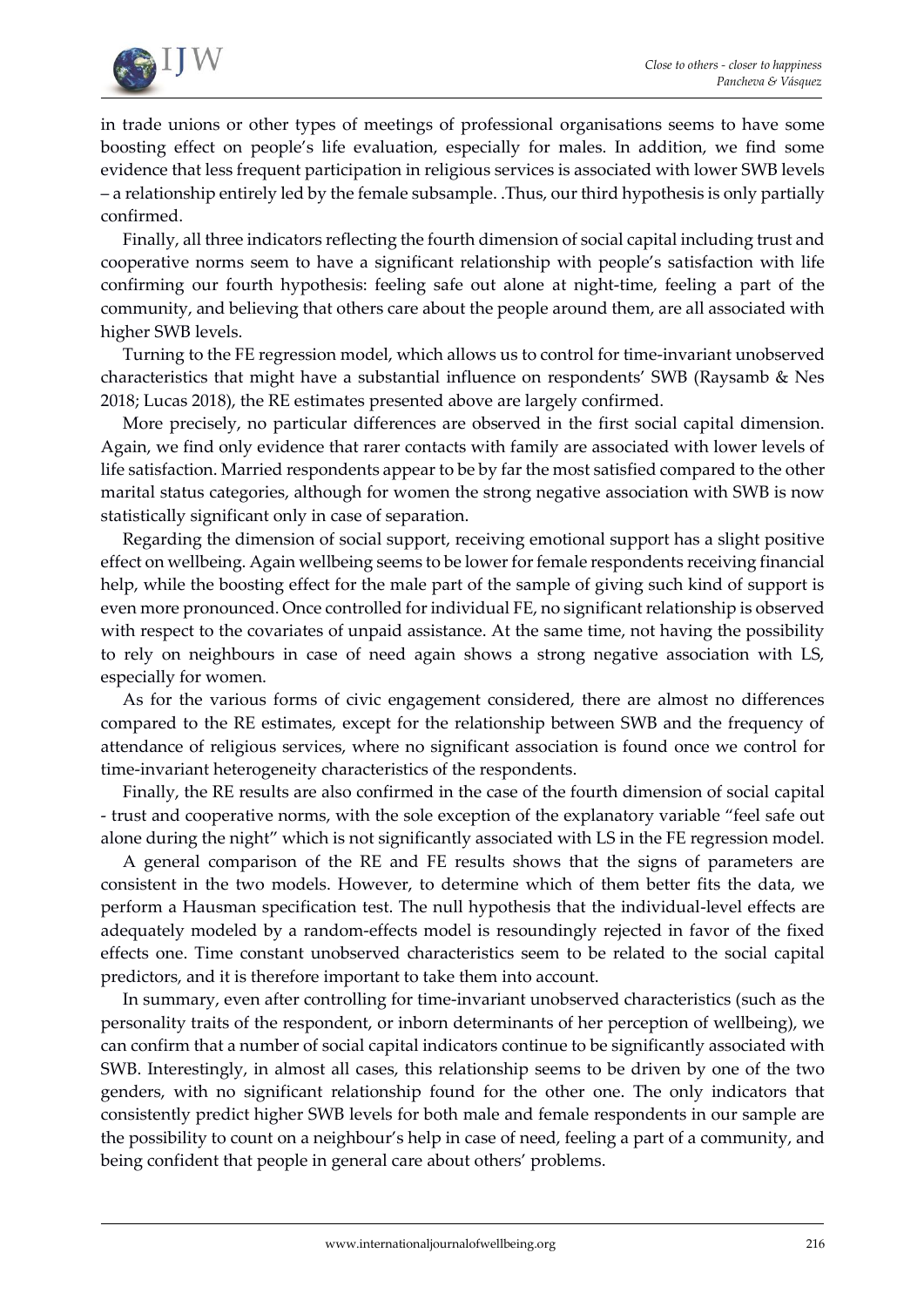

| <b>Variables</b>                                                 | RE whole   | RE         | RE         | FE whole   | <b>FE</b>  | <b>FE</b>  |
|------------------------------------------------------------------|------------|------------|------------|------------|------------|------------|
|                                                                  | sample     | male       | female     | sample     | male       | female     |
| <b>Dimension 1: Personal Relationships</b>                       |            |            |            |            |            |            |
| Frequency contacts with family Several times a week (ref.cat)    |            |            |            |            |            |            |
| Once a week                                                      | $-0.14***$ | $-0.14**$  | $-0.14*$   | $-0.06$    | $-0.07$    | $-0.07$    |
|                                                                  | (0.05)     | (0.06)     | (0.08)     | (0.06)     | (0.08)     | (0.09)     |
| Several times a month                                            | $-0.15**$  | $-0.14*$   | $-0.13$    | $-0.09$    | $-0.08$    | $-0.10$    |
|                                                                  | (0.07)     | (0.08)     | (0.11)     | (0.08)     | (0.09)     | (0.13)     |
| Once a month or less                                             | $-0.31***$ | $-0.28***$ | $-0.36**$  | $-0.31***$ | $-0.33***$ | $-0.30$    |
|                                                                  | (0.09)     | (0.11)     | (0.16)     | (0.10)     | (0.13)     | (0.19)     |
| Frequency contacts with friends Several times a week (ref.cat)   |            |            |            |            |            |            |
| Once a week                                                      | $-0.01$    | $-0.06$    | 0.05       | 0.02       | $-0.00$    | 0.06       |
|                                                                  | (0.05)     | (0.07)     | (0.07)     | (0.05)     | (0.07)     | (0.08)     |
| Several times a month                                            | $-0.02$    | $-0.06$    | 0.02       | $-0.04$    | $-0.06$    | $-0.00$    |
|                                                                  | (0.06)     | (0.08)     | (0.08)     | (0.07)     | (0.09)     | (0.10)     |
| Once a month or less                                             | $-0.10$    | $-0.13$    | $-0.09$    | $-0.03$    | $-0.08$    | 0.02       |
|                                                                  | 0.00       | 0.00       | 0.00       | 0.00       | 0.00       | 0.00       |
| Frequency contact with neighbours Several times a week (ref.cat) |            |            |            |            |            |            |
| Several times a month                                            | $-0.03$    | 0.01       | $-0.07$    | $-0.09$    | $-0.06$    | $-0.10$    |
|                                                                  | (0.06)     | (0.08)     | (0.08)     | (0.06)     | (0.09)     | (0.09)     |
| Never or hardly ever                                             | $-0.09$    | $-0.18$    | $-0.08$    | $-0.21$    | $-0.28$    | $-0.21$    |
|                                                                  | (0.13)     | (0.21)     | (0.17)     | (0.14)     | (0.21)     | (0.19)     |
| <b>Dimension 2: Social Network Support</b>                       |            |            |            |            |            |            |
| Log Hours emotional                                              | $0.08***$  | 0.04       | $0.10***$  | $0.06**$   | 0.03       | $0.07*$    |
| support received                                                 | (0.02)     | (0.03)     | (0.04)     | (0.03)     | (0.04)     | (0.04)     |
| Log Hours emotional                                              | $-0.06**$  | $-0.02$    | $-0.10**$  | $-0.04$    | 0.01       | $-0.06$    |
| support given                                                    | (0.03)     | (0.04)     | (0.04)     | (0.03)     | (0.04)     | (0.05)     |
| <b>Financial support</b>                                         | $-0.14**$  | 0.02       | $-0.27***$ | $-0.07$    | $0.16*$    | $-0.28***$ |
| received                                                         | (0.06)     | (0.08)     | (0.09)     | (0.07)     | (0.09)     | (0.10)     |
| Financial support given                                          | $0.10**$   | $0.13*$    | $0.07\,$   | $0.15***$  | $0.24***$  | $0.06\,$   |
|                                                                  | (0.05)     | (0.07)     | (0.07)     | (0.06)     | (0.08)     | (0.08)     |
| Unpaid assistance                                                | $-0.10***$ | $-0.15***$ | $-0.07$    | $-0.06$    | $-0.08$    | $-0.05$    |
| received                                                         | (0.04)     | (0.05)     | (0.05)     | (0.04)     | (0.06)     | (0.06)     |
| Unpaid assistance                                                | $-0.01$    | 0.04       | $-0.06$    | $-0.01$    | 0.06       | $-0.08$    |
| given                                                            | (0.05)     | (0.07)     | (0.07)     | (0.05)     | (0.07)     | (0.08)     |
| Can call neighbour for help A lot (ref.cat)                      |            |            |            |            |            |            |
| Some                                                             | $-0.26***$ | $-0.23***$ | $-0.28***$ | $-0.20***$ | $-0.16**$  | $-0.24***$ |
|                                                                  | (0.05)     | (0.06)     | (0.07)     | (0.05)     | (0.07)     | (0.08)     |
| A little                                                         | $-0.33***$ | $-0.31***$ | $-0.34***$ | $-0.18**$  | $-0.16$    | $-0.21**$  |
|                                                                  | (0.07)     | (0.10)     | (0.09)     | (0.08)     | (0.12)     | (0.10)     |
| N <sub>o</sub>                                                   | $-0.65***$ | $-0.43**$  | $-0.78***$ | $-0.47***$ | $-0.33$    | $-0.57**$  |
|                                                                  | (0.14)     | (0.19)     | (0.20)     | (0.16)     | (0.21)     | (0.23)     |

# **Table 3.** Random (RE) and fixed (FE) effects of social capital indicators on life satisfaction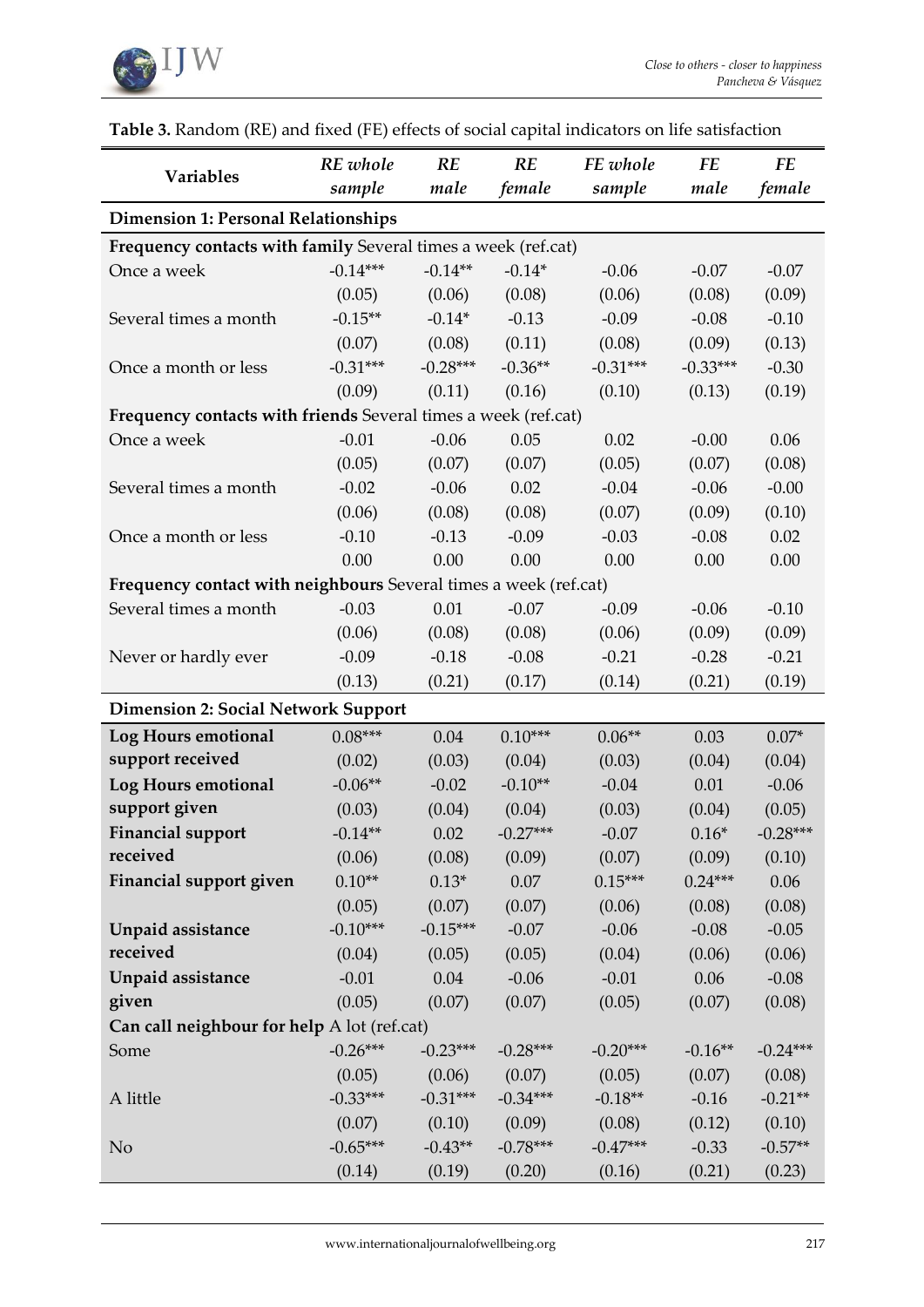

**Table 3.** Random (RE) and fixed (FE) effects of social capital indicators on life satisfaction (continued)

| Variables                                                                      | RE whole<br>sample | RE<br>male | RE<br>female | FE whole<br>sample | FE<br>male | <b>FE</b><br>female |
|--------------------------------------------------------------------------------|--------------------|------------|--------------|--------------------|------------|---------------------|
| Dimension 3: Civic Engagement                                                  |                    |            |              |                    |            |                     |
| Volunteer                                                                      | 0.00               | $-0.01$    | $-0.01$      | 0.04               | 0.05       | 0.04                |
|                                                                                | (0.04)             | (0.06)     | (0.05)       | (0.05)             | (0.07)     | (0.06)              |
| Attend meetings prof.                                                          | $0.16***$          | $0.21***$  | 0.10         | $0.15**$           | $0.18**$   | 0.12                |
| organizations                                                                  | (0.05)             | (0.07)     | (0.07)       | (0.06)             | (0.08)     | (0.09)              |
| Attend meetings social                                                         | $-0.02$            | 0.00       | $-0.05$      | $-0.03$            | $-0.03$    | $-0.04$             |
| organizations                                                                  | (0.04)             | (0.05)     | (0.06)       | (0.05)             | (0.07)     | (0.06)              |
| Frequency participation religious services Once or more times a week (ref.cat) |                    |            |              |                    |            |                     |
| Several times a month                                                          | $-0.13**$          | $-0.06$    | $-0.17**$    | $-0.08$            | $-0.09$    | $-0.09$             |
|                                                                                | (0.05)             | (0.07)     | (0.07)       | (0.07)             | (0.09)     | (0.10)              |
| Never                                                                          | $-0.06$            | 0.02       | $-0.13*$     | $-0.00$            | $-0.02$    | 0.01                |
|                                                                                | (0.05)             | (0.07)     | (0.08)       | (0.08)             | (0.11)     | (0.11)              |
| <b>Dimension 4: Trust and Cooperative Norms</b>                                |                    |            |              |                    |            |                     |
| Feel safe being out alone at                                                   | $0.14***$          | 0.1        | $0.20***$    | 0.01               | $-0.11$    | 0.11                |
| night                                                                          | (0.03)             | (0.06)     | 0.05         | (0.04)             | (0.07)     | (0.05)              |
| Don't feel belong to                                                           | $0.12***$          | $0.12***$  | $0.13***$    | $0.07***$          | $0.06***$  | $0.07***$           |
| community                                                                      | (0.01)             | (0.02)     | (0.02)       | (0.02)             | (0.02)     | (0.02)              |
| People do not care about                                                       | $0.06***$          | $0.06***$  | $0.06***$    | $0.05***$          | $0.06***$  | $0.04*$             |
| others' problems                                                               | (0.01)             | (0.02)     | (0.02)       | (0.01)             | (0.02)     | (0.02)              |
| Socio-demographic Control Variables                                            |                    |            |              |                    |            |                     |
| Age                                                                            | $-0.04***$         | $-0.06***$ | $-0.03**$    | $-0.00$            | $-0.08$    | 0.08                |
|                                                                                | (0.01)             | (0.02)     | (0.01)       | (0.04)             | (0.06)     | (0.06)              |
| Age squared                                                                    | $0.00***$          | $0.00***$  | $0.00***$    | $0.00***$          | $0.00***$  | $0.00**$            |
|                                                                                | (0.00)             | (0.00)     | (0.00)       | (0.00)             | (0.00)     | (0.00)              |
| Marital status Married (ref.cat.)                                              |                    |            |              |                    |            |                     |
| Separated                                                                      | $-1.01***$         | $-0.93***$ | $-1.06***$   | $-0.90***$         | $-0.86**$  | $-0.86***$          |
|                                                                                | (0.21)             | (0.36)     | (0.24)       | (0.22)             | (0.37)     | (0.27)              |
| Divorced                                                                       | $-0.29***$         | $-0.28***$ | $-0.29***$   | $-0.09$            | $-0.25**$  | $0.05\,$            |
|                                                                                | (0.07)             | (0.11)     | (0.10)       | (0.10)             | (0.12)     | (0.16)              |
| Widowed                                                                        | $-0.32***$         | $-0.60**$  | $-0.29**$    | $-0.27**$          | $-0.57*$   | $-0.16$             |
|                                                                                | (0.11)             | (0.28)     | (0.12)       | (0.13)             | (0.30)     | (0.14)              |
| Never married                                                                  | $-0.47***$         | $-0.60***$ | $-0.38***$   | $-0.20$            | $-0.41**$  | $-0.06$             |
|                                                                                | (0.10)             | (0.14)     | (0.14)       | (0.14)             | (0.21)     | (0.20)              |
| Number of children                                                             | 0.02               | $-0.02$    | $0.05**$     | 0.01               | $-0.04$    | 0.05                |
|                                                                                | (0.02)             | (0.02)     | (0.02)       | (0.03)             | (0.04)     | (0.04)              |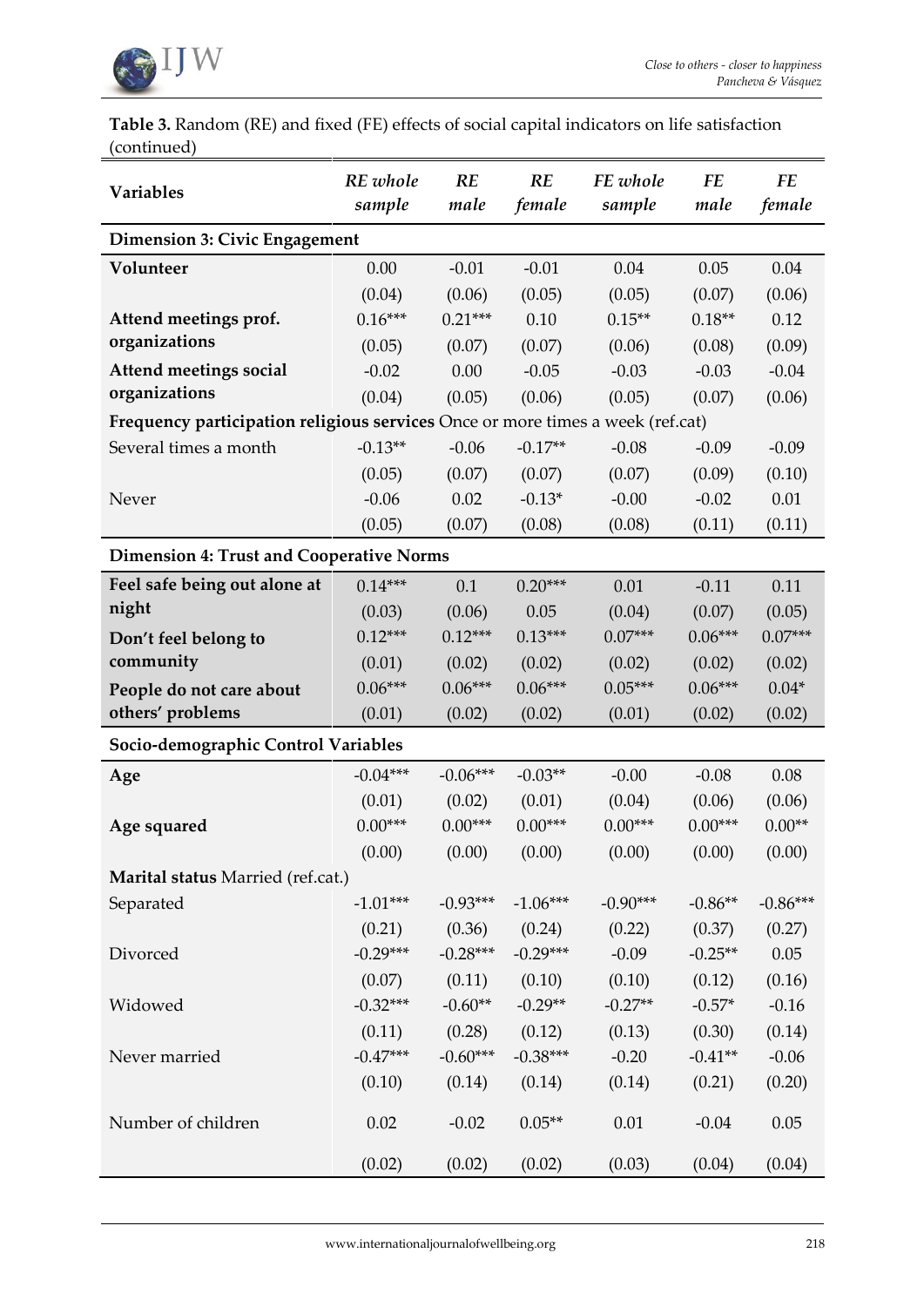

**Table 3.** Random (RE) and fixed (FE) effects of social capital indicators on life satisfaction (continued)

| Variables                                         | RE whole<br>sample | RE<br>male | RE<br>female | FE whole<br>sample | <b>FE</b><br>male | <b>FE</b><br>female |
|---------------------------------------------------|--------------------|------------|--------------|--------------------|-------------------|---------------------|
| Level of Education High school or less (ref.cat.) |                    |            |              |                    |                   |                     |
| Undergraduate degree                              | 0.02               | 0.05       | $-0.00$      | 0.08               | 0.13              | 0.02                |
|                                                   | (0.05)             | (0.07)     | (0.07)       | (0.08)             | (0.12)            | (0.11)              |
| Postgraduate degree                               | $-0.06$            | $-0.15*$   | 0.06         | 0.15               | 0.05              | 0.19                |
|                                                   | (0.06)             | (0.09)     | (0.09)       | (0.15)             | (0.21)            | (0.20)              |
| Income quintile Quintile 1 (ref.cat.)             |                    |            |              |                    |                   |                     |
| Quintile 2                                        | $0.21***$          | 0.15       | $0.26***$    | $0.17**$           | 0.14              | $0.20**$            |
|                                                   | (0.06)             | (0.09)     | (0.08)       | (0.07)             | (0.10)            | (0.09)              |
| Quintile 3                                        | $0.27***$          | $0.27***$  | $0.29***$    | $0.18**$           | 0.14              | $0.23**$            |
|                                                   | (0.07)             | (0.10)     | (0.09)       | (0.07)             | (0.11)            | (0.10)              |
| Quintile 4                                        | $0.33***$          | $0.32***$  | $0.38***$    | $0.24***$          | 0.18              | $0.33***$           |
|                                                   | (0.07)             | (0.09)     | (0.09)       | (0.08)             | (0.11)            | (0.10)              |
| Quintile 5                                        | $0.44***$          | $0.49***$  | $0.44***$    | $0.32***$          | $0.30**$          | $0.38***$           |
|                                                   | (0.07)             | (0.10)     | (0.10)       | (0.08)             | (0.12)            | (0.11)              |
| Self-rated health Excellent (ref.cat)             |                    |            |              |                    |                   |                     |
| Very Good                                         | $-0.22***$         | $-0.24***$ | $-0.23***$   | $-0.03$            | $-0.09$           | 0.01                |
|                                                   | (0.06)             | (0.08)     | (0.08)       | (0.07)             | (0.09)            | (0.10)              |
| Good                                              | $-0.46***$         | $-0.48***$ | $-0.46***$   | $-0.20**$          | $-0.24**$         | $-0.18$             |
|                                                   | (0.06)             | (0.09)     | (0.09)       | (0.08)             | (0.11)            | (0.11)              |
| Fair                                              | $-0.39***$         | $-0.48***$ | $-0.34***$   | $-0.19**$          | $-0.34***$        | $-0.09$             |
|                                                   | (0.07)             | (0.10)     | (0.10)       | (0.08)             | (0.11)            | (0.11)              |
| Poor                                              | $-0.48***$         | $-0.54***$ | $-0.45***$   | $-0.32***$         | $-0.43***$        | $-0.26**$           |
|                                                   | (0.09)             | (0.13)     | (0.14)       | (0.09)             | (0.13)            | (0.13)              |
|                                                   |                    |            |              |                    |                   |                     |
| Observations                                      | 4800               | 2253       | 2547         | 4800               | 2253              | 2547                |
| Individuals                                       | 1600               | 751        | 849          | 1600               | 751               | 849                 |
| Sigma_u                                           | 1,260              | 1,204      | 1,305        | 1,470              | 1,465             | 1,807               |
| Sigma_e                                           | 1,026              | 0.977      | 1,066        | 1,026              | 0.977             | 1,066               |
| Rho                                               | 0.337              | 0.341      | 0.332        | 0.513              | 0.555             | 0.652               |

*Note.* Robust standard errors in parentheses; significance levels: \*\*\* p<0.01; \*\* p<0.05, \* p<0.10. Wave dummies included but not reported.

# **6. Discussion**

The relationship between subjective wellbeing and social capital has been widely examined. However, previous investigations have often produced mixed results. This is partly due to the wide variety of social capital indicators that have been implemented interchangeably. On the other hand, the predominant use of cross-section data has limited the possibility to take into account personal heterogeneity characteristics that might significantly influence both a person's self-reported wellbeing, and the social and relational aspects of his or her life and, thus, lead to spurious results.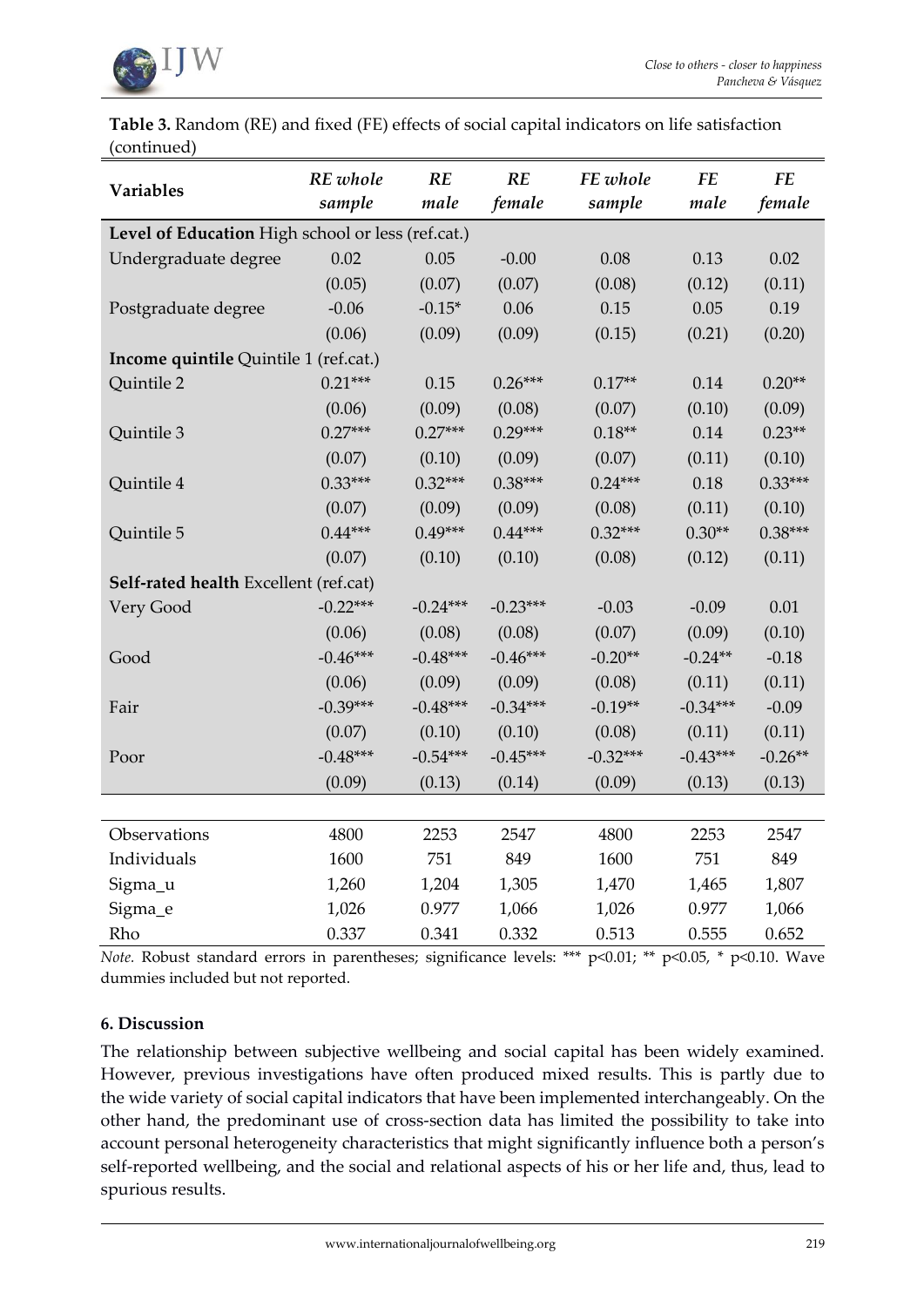

In the present study, we addressed both of these issues by employing longitudinal data to analyse a wide range of social capital indicators and their association with SWB. By simultaneously exploring four distinct dimensions of a person's social and relational context through the adoption of 17 separate indicators, we offer a comprehensive view of their relative importance for respondents' overall life satisfaction. In addition, we highlight some gender differences in the relationship between SWB and social capital that have rarely been discussed in the reference literature.

Moreover, by taking advantage of the longitudinal nature of our data, we are able to control for personal fixed effects and, thus, account at least in part for potential endogeneity that may otherwise bias the estimates. Thus, our results differ from previous cross-sectional analyses in that they are more rigorous in the analytical strategy adopted. On the other hand, they add to previous longitudinal studies by the broad scope of the analysis of the different facets of the relationship between wellbeing and sociality.

A direct comparison between the results we obtain and past studies that have implemented different methodologies and indicators is, therefore, difficult. However, here we briefly discuss the general similarities and differences we find compared to previous analyses.

With regard to the personal relationships dimension of social capital examined, our evidence partially confirms previous findings (Pichler 2006; Powdthavee 2008; Helliwell & Barrington-Leigh 2010; Leung et al. 2011) of a positive association existing between people's overall life satisfaction and more frequent contacts with closely related people. However, we find a statistically significant relationship only within the family - the less frequent the interactions with family members, the lower the SWB levels. The frequency of meeting with friends, on the other hand, is not related to any substantial differences in the overall life satisfaction of the respondents in our sample. Finally, we find no confirmation of Peasgood (2007) evidence that a higher intensity of interactions with neighbours is associated with greater happiness.

In line with a social support paradox that has been examined in the literature (Gable  $\&$ Bromberg 2018), our results suggest that being the provider or recipient of various kinds of assistance or help within one's social network, can have differential implications in terms of a person's overall life satisfaction, and vary by gender. For instance, once individual fixed effects are controlled for, our results suggest that receiving financial support is negatively associated with women's wellbeing levels. At the same time, providing such support has a similar in magnitude, boosting effect on male's satisfaction with life.

Unfortunately, without more detailed information on the specific structure of a respondent's network and the different interconnections that occur within it, we are unable to make a more nuanced analysis of the different facets of social support and its implications in terms of people's wellbeing. For instance, we cannot verify whether there is a certain degree of reciprocity and relational goods potentially arising from it, which underlies the positive associations recorded for some types of support. Interestingly, however, our results seem to confirm the idea (Rafaeli & Gleason 2009) that sometimes it is rather the perception of others' willingness to help in case of need that is more important for people's wellbeing, than actually receiving the support itself (that in some cases is even linked to lower SWB levels). The strong positive association we find between life satisfaction and the perceived possibility to count on a neighbour's help if needed, goes in this direction.

With regards to the civic engagement of the respondents in our sample, contrary to previous analyses (Pichler 2006; Leung et al. 2011), we do not find evidence of a positive relationship between their overall life satisfaction and performing voluntary activity or participating in social organizations. Instead, we find evidence of a significant association between men's SWB levels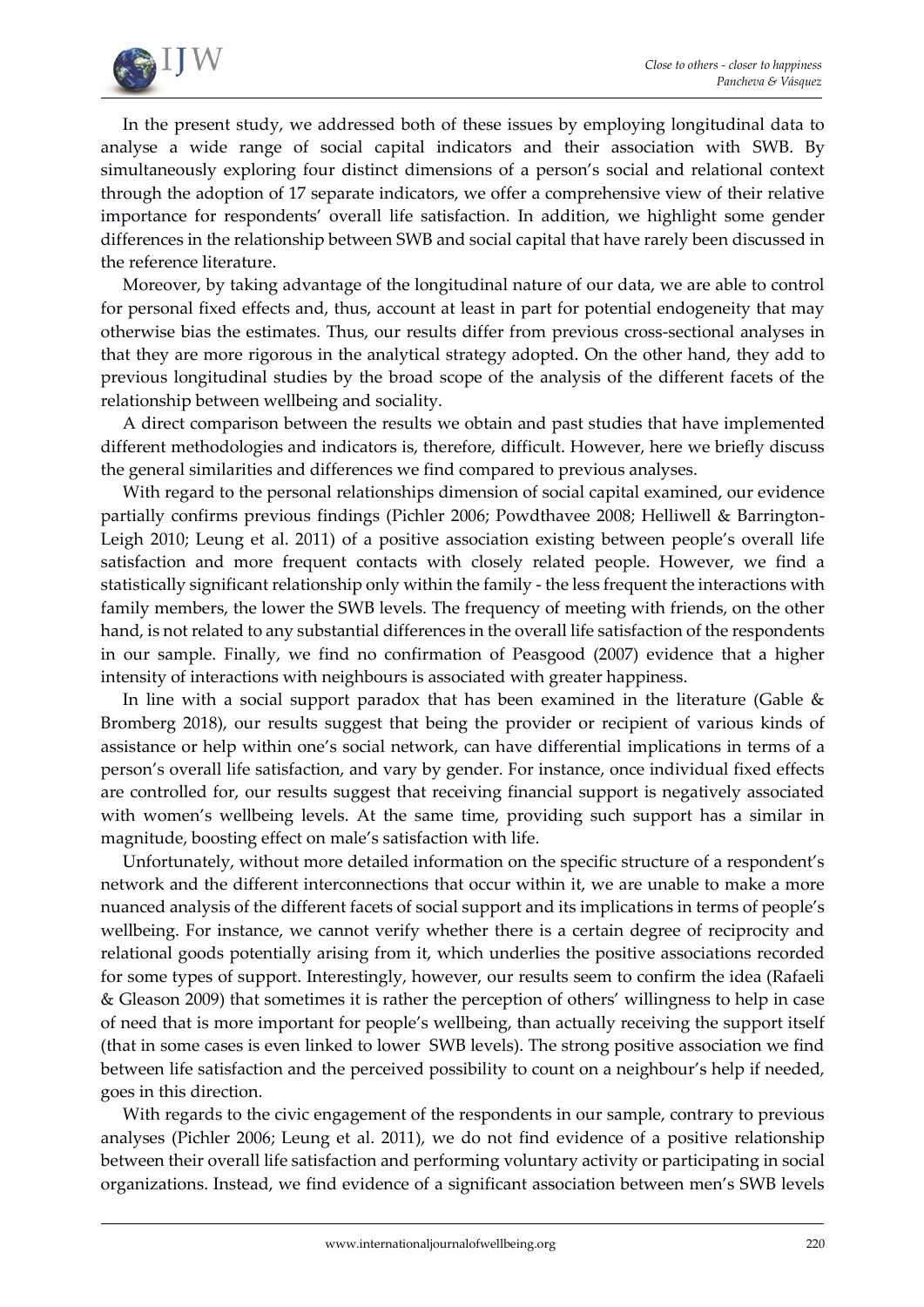

and attendance of meetings of professional organizations, however, a positive relationship and not a negative as reported in another study (Leung et al. 2011).

Another form of associative activity we have examined is the frequency of attendance of religious services. While its positive association with life satisfaction has been confirmed in a number of studies (Helliwell 2003; Helliwell & Putnam 2004; Hayo 2007), this statistically significant relationship disappears once we control for individual fixed effects. This evidence might suggest that the beneficial influence of religious practice on SWB is largely due to factors of personal heterogeneity that studies using cross-sectional data, such as those mentioned above, fail to account for.

Finally, the indicators with which we tried to account, at least in part, for the overall quality of the social fabric of a respondent's background, capturing her sense of safety and belonging in/to the community, and beliefs about the concern of others for those around them, show a significant positive association with life satisfaction. These findings somehow confirm the extensive literature (Frey & Stutzer 2002; Helliwell & Putnam 2004; Helliwell 2006; Hudson 2006; Bjørnskov 2008; Helliwell & Wang 2011) that emphasizes the great importance of trust in others for people's wellbeing. Although weaker than other social determinants of SWB such as frequency of contacts with family members, these proxies for the cohesion of the social context in which a person lives retain their significance in both specifications of the regression model and appear to be uniformly relevant for males and females.

# **7. Conclusion**

Our study is clearly not without limitations. For example, although the use of longitudinal data on a nationally representative sample of US adults allows us to control for time-invariant sources of individual heterogeneity (FE regression model), this analytical strategy can only partially address the problem of unobserved heterogeneity, which may also be time-varying. A possible solution to this problem would be to adopt the instrumental variable approach. It is not, however, straightforward to find suitable variables strongly associated with the various dimensions of social capital explored in our study, and at the same time linked with the outcome variable SWB exclusively through them. A second limitation of our analysis is that we are not able to fully address the issue of potential reverse causality between our dependent variable and the social capital regressors in the implemented models. Finally, we have here only explored the relationship between a single-item measure of SWB, namely life satisfaction, and the so-called social context of wellbeing, without taking into account the inherently multidimensional nature of human wellbeing.

Despite these limitations, our analysis offers a reliable account of the wellbeing implications of different aspects of social capital. Even after controlling for various observed heterogeneity factors and unobserved individual characteristics over time, our results confirm the existence of a robust relationship between some social capital indicators and respondents' overall satisfaction.

Among possible directions for future research, we can list the broadening of the spectrum of SWB dimensions considered, so as to take into account also its affective components (Diener 1984) in order to explore more deeply the various implications that a richer and more vibrant social life and a more cohesive social fabric might have on human wellbeing. Moreover, a further interesting enrichment of our analysis might consider comparing the relationship between social capital and this account of hedonic wellbeing that primarily reflects people's immediate experience of their lives (Diener et al. 1999), with that observed with respect to a, so-called, eudaimonic idea of wellbeing intended to capture a person's flourishing or, in other words, the realisation of his or her full potential (Ryan & Deci 2001). For instance, dimensions of wellbeing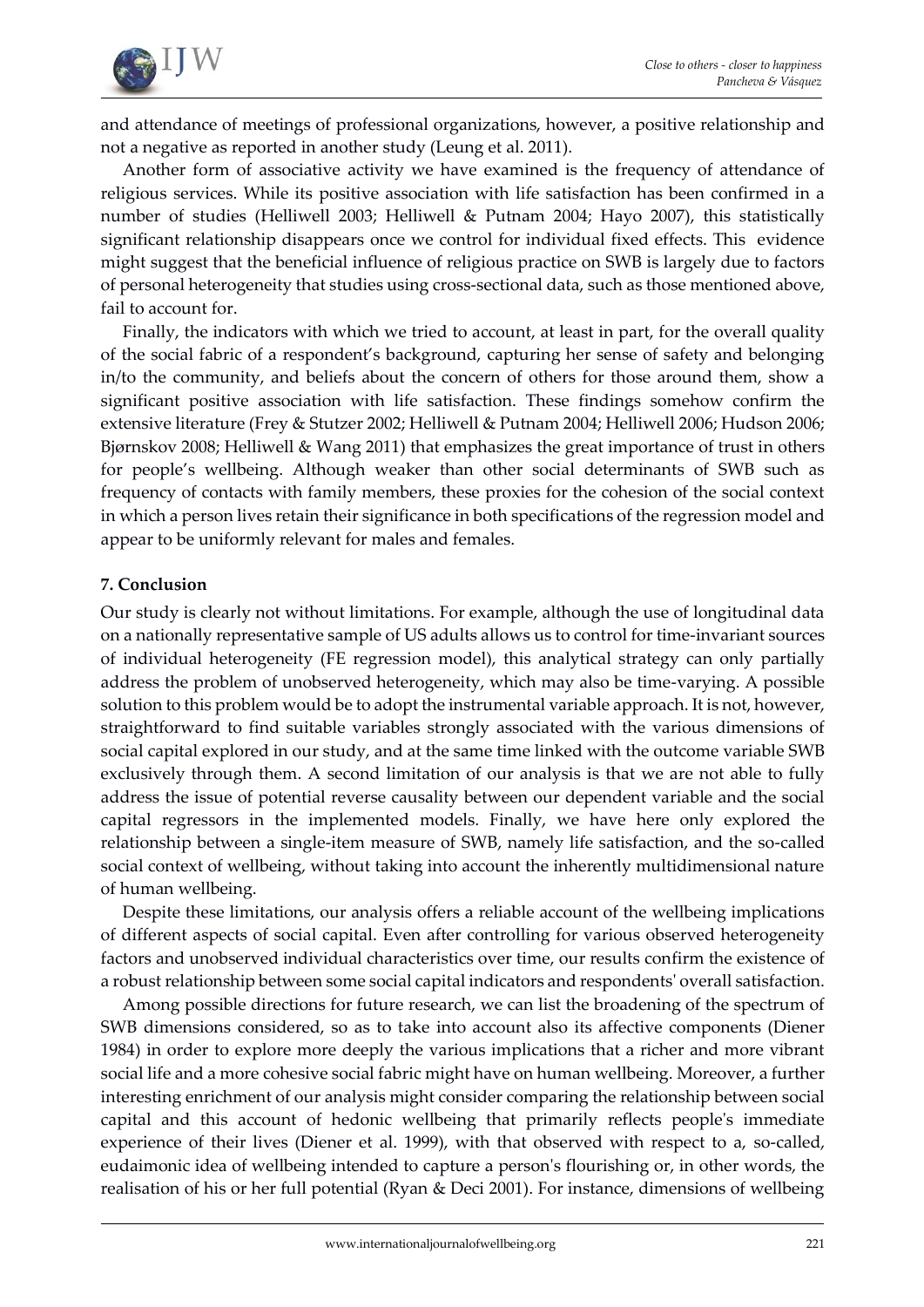

that reflect, among others, the sense of personal growth and life purpose (Ryff 1989; Ryff 2014) may be differently associated with social and relational factors such as those examined in this study, as hedonic and eudaimonic accounts were found not to be perfectly overlapping but rather to capture complementary but distinct patterns of wellbeing (Pancheva et al. 2021).

The evidence of a consistent relationship between different social capital dimensions and wellbeing suggests that it may be worth considering the use of such indicators for informing policies that attempt to foster the quality of human life. Although it might be hard to imagine and design interventions directly affecting the realm of personal relationships and social support provided and received among closely related persons, it is important not to underestimate the impact that factors such as economic stress, work-family balance, and so forth, may have on it. At the same time, a vibrant associative life, strong social norms and generalised trust can be seen as collective resources that have both individual and societal beneficial effects (Putnam 2000; Helliwell & Putnam 2004), and therefore deserve to be taken into account by decision-makers when formulating policy objectives and assessing the impact of interventions undertaken.

#### **Conflict of interest statement**

The authors report no conflicts of interest.

#### **Authors**

Marta G. Pancheva University Institute Sophia [marta.pancheva@sophiauniversity.org](mailto:marta.pancheva@sophiauniversity.org)

Alejandra Vásquez BERG - Behavioural Economics Research Group University of Cagliari alejandra.vasquez@pucv.cl

#### **Authors' Contributions**

M.G.P. and A.V. are equal first authors.

#### **Acknowledgments**

We are grateful to Carol D.Ryff and the entire Midlife in the U.S. team for conducting such a rich and valuable study. Special thanks to Mario Lucchini and Benedetto Gui for their suggestions and comments on earlier drafts of this manuscript.

#### **Publishing Timeline**

Received 19 August 2021 Revised version received 10 March 2022 Accepted 12 March 2022 Published 1 June 2022

#### **References**

- Aguilera, M. B. (2002). The impact of social capital on labour force participation: evidence from the 2000 Social Capital Benchmark Survey, *Social Science Quarterly, 83*(3), 853-874[. https://doi.org/10.1111/1540-](https://doi.org/10.1111/1540-6237.00118) [6237.00118](https://doi.org/10.1111/1540-6237.00118)
- Aknin, L. B., Barrington-Leigh, C. P. Dunn, E. W., Helliwell, J. F., Burns, J., Biswas-Diener, R., Kemeza, I., Nyende, P., Ashton-James, C. E., and Norton, M. I. (2013). Prosocial spending and well-being: Cross-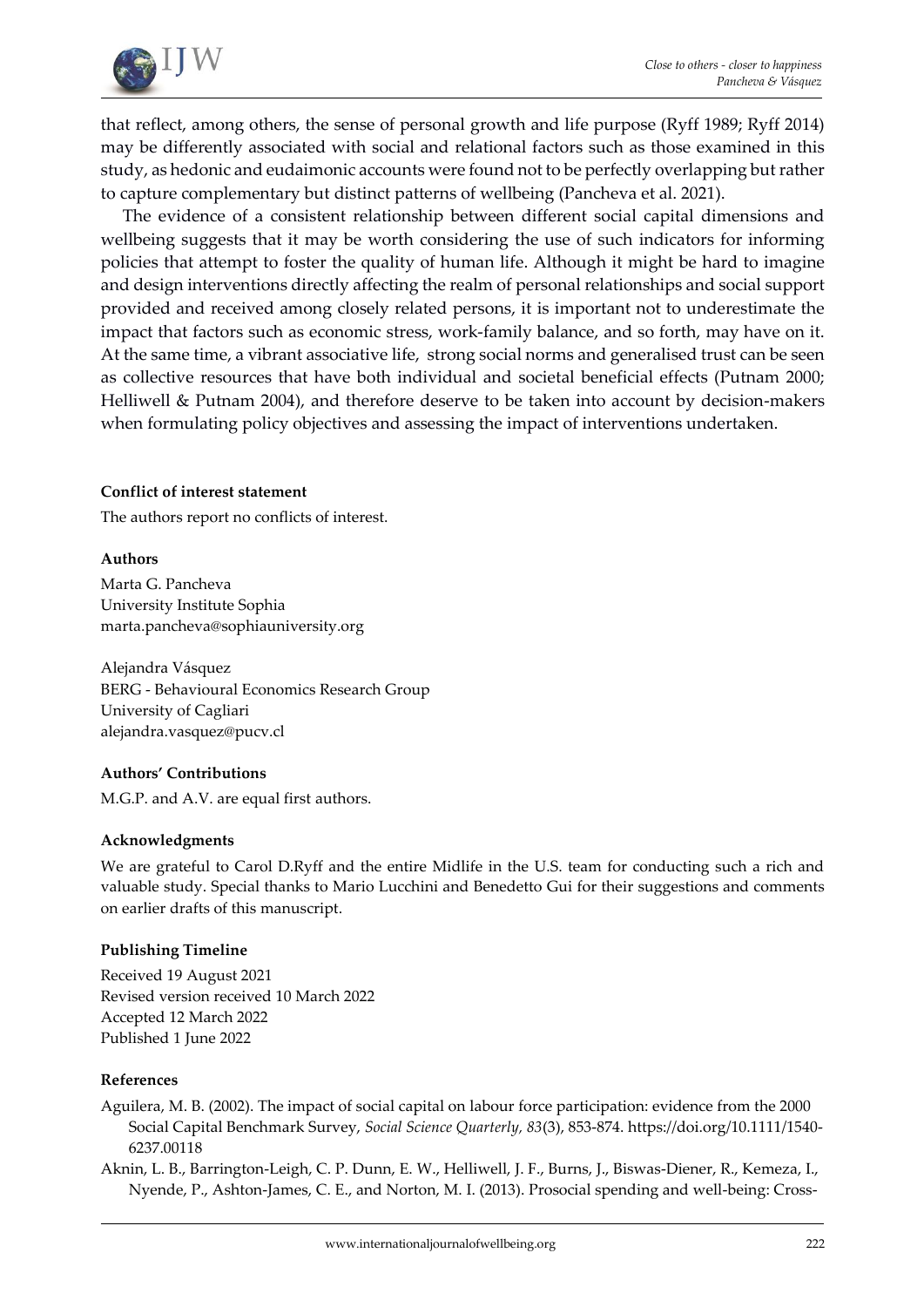

cultural evidence for a psychological universal. *Journal of Personality and Social Psychology*, 104(4), 635- 65[2.](https://psycnet.apa.org/doi/10.1037/a0031578) <https://doi.org/10.1037/a0031578>

Bartels, M. (2015). Genetics of wellbeing and its components satisfaction with life, happiness, and quality of life: A review and meta-analysis of heritability studies, *Behavior Genetics,* 45, 137-156. https://doi.org[/10.1007/s10519-015-9713-y](https://dx.doi.org/10.1007%2Fs10519-015-9713-y)

Bartolini, S., Bilancini, E., Pugno, M. (2009). American decline in social capital and happiness. Is there a linkage? Mimeo University of Siena

- Becchetti L., Pelloni, A., and Rossetti, F. (2008). Relational Goods, Sociability, and Happiness. *Kyklos,* 61(3), 343-363. https://doi.org/10.1111/j.1467-6435.2008.00405.x
- Becchetti L., and Pelloni, A. (2013). What are we learning from the life satisfaction literature? *International Review of Economics*, 60, 113-155. https://doi.org[/10.1007/s12232-013-0177-1](http://dx.doi.org/10.1007/s12232-013-0177-1)
- Berkman, L. and Glass, T. (2000). Social integration, social networks, social support and health, in Berkman, L. and I. Kawachi (Eds.) *Social Epidemiology*, Oxford University Press, Oxford
- Bjørnskov, C. (2003). The Happy Few: Cross-Country Evidence on Social Capital and Life Satisfaction, *Kyklos*, 56 (1), 3-16. <https://doi.org/10.1111/1467-6435.00207>
- Bjørnskov, C. (2008). Social Capital and Happiness in the United States. *Applied Research Quality Life*, 3(1), 43-62. <http://dx.doi.org/10.1007/s11482-008-9046-6>
- Boarini, R. et al. (2012). What Makes for a Better Life?: The Determinants of Subjective Well-Being in OECD Countries – Evidence from the Gallup World Poll*, OECD Statistics Working Papers*, 2012/03, OECD. http://dx.doi.org/10.1787/5k9b9ltjm937-en
- Bourdieu, P. (1986), 'The Forms of Capital', in Richardson, John G. (ed.), *Handbook of Theory and Research for the Sociology of Education,* New York: Greenwood.
- Bruni, L., and Stanca, L. (2008). Watching alone. Happiness, relational goods and television. *Journal of Economic Behavior and Organization*, 65(3-4), 506-528.<https://doi.org/10.1016/j.jebo.2005.12.005>
- Clark, A. E. and Lelkes, O. (2005). Deliver Us from Evil: Religion as Insurance. *PSE Working paper*, n. 43.
- Coleman, J. (1988). Social Capital in the Creation of Human Capital. *American Journal of Sociology*, 94: S95- S120. Retrieved August 18, 2021, from <http://www.jstor.org/stable/2780243>
- Coleman, J. (1990), Foundations of Social Theory, *Harvard University Press*, Cambridge.
- Diener, E. (1984). Subjective Well-Being. *Psychological Bulletin,* 95(3), 542-575. [https://doi.org/10.1037/0033-](https://doi.org/10.1037/0033-2909.95.3.542) [2909.95.3.542](https://doi.org/10.1037/0033-2909.95.3.542)
- Diener, E., Suh, E. M., Lucas, R.E., and Smith, H. L. (1999). Subjective Well-Being: three decades of progress. *Psychological Bulletin,* 125(2), 276-302. [https://doi.org/10.1037/0033-2909.125.2.276](https://psycnet.apa.org/doi/10.1037/0033-2909.125.2.276)
- Diener, E., and Seligman, M. E. P. (2002). Very happy people. *Psychological Science*, 13(1), 81-84[.](https://doi.org/10.1111%2F1467-9280.00415) <https://doi.org/10.1111%2F1467-9280.00415>
- Dolan, P., Peasgood, T., and White, M. P. (2008). Do we really know what makes us happy? A review of the economic literature on the factors associated with subjective wellbeing. *Journal of Economic Psychology*, 29(1), 94-122. <https://doi.org/10.1016/j.joep.2007.09.001>
- Ellison, C. G. (1991). Religious Involvement and Subjective Well-Being. *Journal of Health and Social Behavior*, 32(1), 80-99[. https://doi.org/10.2307/2136801](https://doi.org/10.2307/2136801)
- Ellison, C. G. (1994). Religious Involvement, Social Ties, and Social Support in a Southeastern Community. *Journal of the Scientific Study of Religion*, 33(1), 46-61. doi[:](https://psycnet.apa.org/doi/10.2307/1386636) <https://doi.org/10.2307/1386636>
- Ferrer-i-Carbonell A., and [Frijters,](https://onlinelibrary.wiley.com/action/doSearch?ContribAuthorStored=Frijters%2C+Paul) [P.](https://onlinelibrary.wiley.com/action/doSearch?ContribAuthorStored=Frijters%2C+Paul) (2004). How important is Methodology for the estimates of the determinants of Happiness?. The Economic Journal, 114(497), 641-659. [https://doi.org/10.1111/j.1468-](https://doi.org/10.1111/j.1468-0297.2004.00235.x) [0297.2004.00235.x](https://doi.org/10.1111/j.1468-0297.2004.00235.x)
- Frey, B. and Stutzer, A. (2002). *Happiness and Economics – How the Economy and Institutions affect Well-Being*. Princeton University Press: Princeton.
- Frey B. S., Benesch C., Stutzer A. (2007). Does watching TV make us happy? *Journal of Economic Psychology,* 28(3), 283–313. <https://doi.org/10.1016/j.joep.2007.02.001>
- Gable, S. L., and Bromberg, C. (2018). Healthy social bonds: A necessary condition for well-being. In E. Diener, S. Oishi, & L. Tay (Eds.), *Handbook of well-being*. Salt Lake City, UT: DEF Publishers.
- Greene, K.V., and Yoon, B.J. (2004). Religiosity, Economics and Life Satisfaction. *Review of Social Economy,*  62(2), 245-261. <https://doi.org/10.1080/00346760410001684460>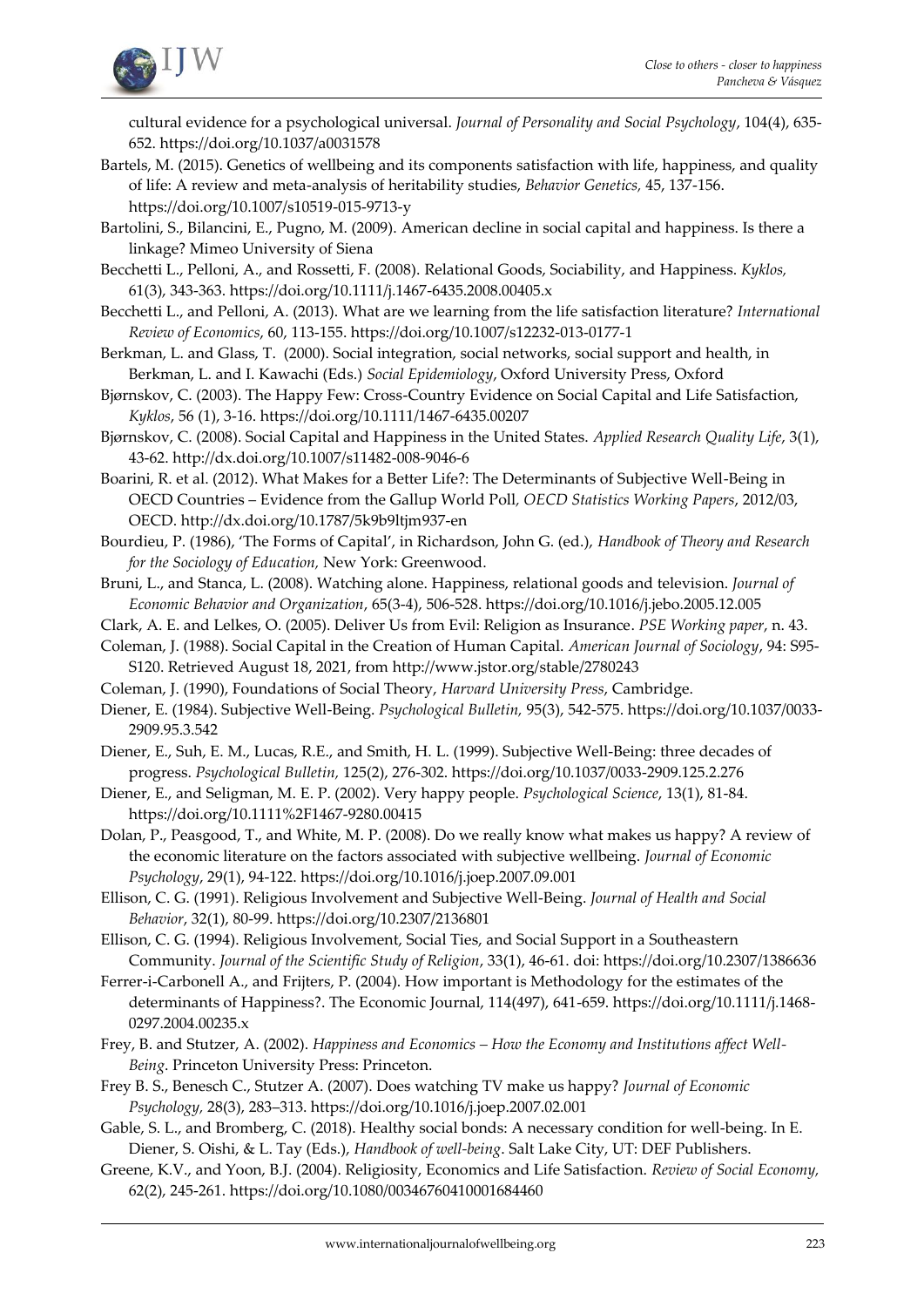

- Gui, B. (2005). From transactions to encounters. The joint generation of relational goods and conventional values. In: Gui B, Sugden R (eds) *Economics and social interaction: accounting for interpersonal relations*. Cambridge University Press, Cambridge.
- Hayo, B. (2007). Happiness in Transition: An Empirical Study on Eastern Europe. *Economic Systems*, 31(2), 204-221. <https://doi.org/10.1016/J.ECOSYS.2006.08.003>
- Helliwell, J. F. (2003). How's Life? Combining Individual and National Variables to Explain Subjective Well-Being. *Economic Modelling*, 20(2), 331-360. [https://doi.org/10.1016/S0264-9993\(02\)00057-3](https://doi.org/10.1016/S0264-9993(02)00057-3)
- Helliwell, J. F. (2006). Well-Being, Social Capital and Public Policy: What's New?. *The Economic Journal*, 116(510), 34-45. <https://doi.org/10.1111/j.1468-0297.2006.01074.x>
- Helliwell, J. F., and Putnam, R. (2004). The social context of well-being. *Philosophical Transactions of the Royal Society London*, 359 (1449), 1435–1446. [https://doi.org/10.1098/rstb.2004.1522](https://dx.doi.org/10.1098%2Frstb.2004.1522)
- Helliwell, J. F., and Barrington-Leigh, C. (2010). How Much Is Social Capital Worth?. *National Bureau of Economic Research*, Working paper, n. 16025.
- Helliwell, J. F., and Wang, S. (2011). Trust and well-being. *International Journal of Wellbeing,* 1(1), 42-78. 10. https://doi.org/5502/ijw.v1i1.9
- Helliwell, J. F., Aknin, L. B., Shiplett, H., and Wang, S. (2018). Social capital and prosocial behavior as sources of well-being. In E. Diener, S. Oishi, & L. Tay (Eds.), *Handbook of well-being*. DEF Publishers: Salt Lake City, UT.
- Hudson, J. (2006). Institutional trust and subjective well-being across the EU. *Kyklos*, 59(1), 43-6[2.](https://doi.org/10.1111/j.1467-6435.2006.00319.x) <https://doi.org/10.1111/j.1467-6435.2006.00319.x>
- Iacoboni, M. (2009). Imitation, empathy, and mirror neurons. *Annual Review of Psychology*, 60, 653-670. https://doi.org/10.1146/annurev.psych.60.110707.163604.
- Kaul, M., and Lakey, B. (2003). Where is the support in perceived support? The role of generic relationship satisfaction and enacted support in perceived support's relation to low distress. *Journal of Social and Clinical Psychology*, 22(1), 59-78. <https://doi.org/10.1521/jscp.22.1.59.22761>
- Kawachi, I. and Berkman, L. (2001). Social ties and mental health, *Journal of Urban Health*, 78(3), 458-467. https://doi.org[/10.1093/jurban/78.3.458](https://doi.org/10.1093/jurban/78.3.458)
- Kilts, C. D. (2002). A Neural Basis for Social Cooperation. *Neuron*, 35(2), 395-405. https://doi.org/10.1016/s0896-6273(02)00755-9.
- Lelkes, O. (2006). Knowing what is good for you. Empirical analysis of personal preferences and the objective good, *Journal of Socio-Economics*, 35(2), 285-307. http://dx.doi.org/10.1016/j.socec.2005.11.002
- Leung, A., Kier, C., Fung, T., Fung, L., & Sproule, R. (2011). Searching for happiness: the importance of social capital. *Journal of Happiness Studies*, 12, 443-462. <https://doi.org/10.1007/s10902-010-9208-8>
- Levitt, S. D., and List, J. A. (2007). What Do Laboratory Experiments Measuring Social Preferences Reveal About the Real World?. *The Journal of Economic Perspectives*, 21(2), 153-174. https://doi.org/10.1257/jep.21.2.153
- Lin, N. (1999), Social Networks and Status Attainment, *Annual Review of Sociology*, 25, 467-487. <http://www.jstor.org/stable/223513>
- Lin, N. (2001), Social Capital: A Theory of Social Structure and Action, *Cambridge University Press*, Cambridge.
- Loury, G. C. (1977). A Dynamic Theory of racial Income Differences. In Women, Minorities, and Employment Discrimination, *ed. PA Wallace, AM La Mond*, 153-186. Lexington, MA: Heath.
- Lucas, R. E. (2018). Exploring the associations between personality and subjective well-being. In E. Diener, S. Oishi, & L. Tay (Eds.), *Handbook of well-being*, Salt Lake City, UT: DEF Publishers.
- Lucchini, M., Della Bella, S., and Crivelli, L. (2015). Social capital and life satisfaction in Switzerland. *International Journal of Happiness and Development,* 2(3), 250-268[.](https://doi.org/10.1504/IJHD.2015.072186)  <https://doi.org/10.1504/IJHD.2015.072186>
- Maisel, N. C., and Gable, S. L. (2009). The paradox of received social support: The importance of responsiveness, *Psychological Science*, 20(8), 928-932. <https://doi.org/10.1111/j.1467-9280.2009.02388.x>
- McCullough, M. E., and Larson, D. B. (1999). Religion and Depression: A Review of the Literature. *Twin Research*, 2(2), 126-136. https://doi.org/10.1375/136905299320565997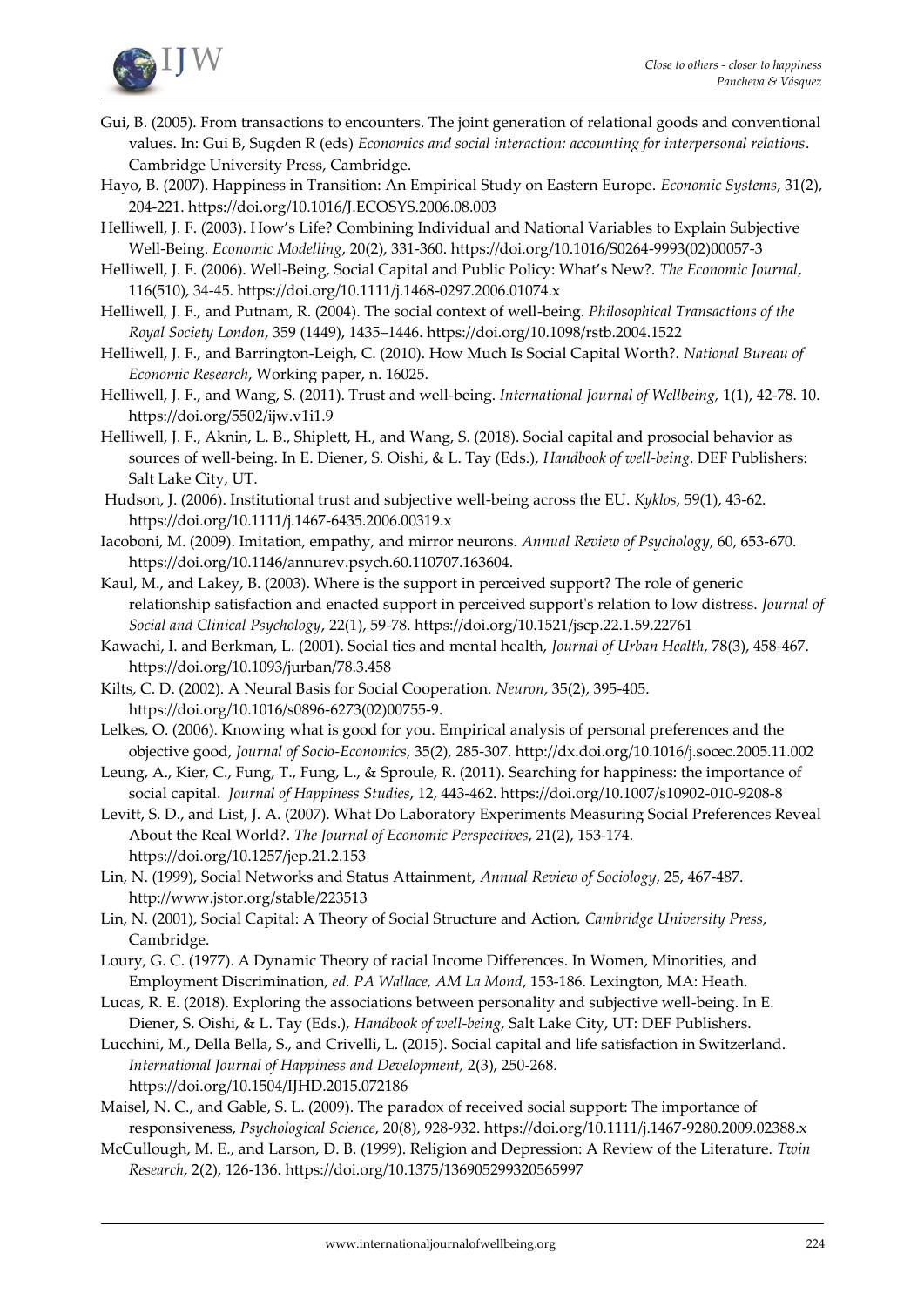

- Meier, S., and Stutzer, A. (2008). Is volunteering rewarding in itself?, *Economica*, 75(297), 39-59. <http://www.jstor.org/stable/40071730>
- Pancheva, M. G., Ryff, C. D., and Lucchini, M. (2021), [An Integrated Look at Well-Being: Topological](https://ideas.repec.org/a/spr/jhappi/v22y2021i5d10.1007_s10902-020-00325-6.html)  [Clustering of Combinations and Correlates of Hedonia and Eudaimonia,](https://ideas.repec.org/a/spr/jhappi/v22y2021i5d10.1007_s10902-020-00325-6.html) *[Journal of Happiness Studies](https://ideas.repec.org/s/spr/jhappi.html)*, 22(5), 2275-2297. <https://doi.org/10.1007/s10902-020-00325-6>
- Peasgood, T. (2007). Does talking to our neighbours enhance our satisfaction with life?. Proceedings of the Paper Presented at the Meeting of the International Conference of Policies for Happiness, Certosa di Pontignano, Siena.
- Pichler, F. (2006). Subjective Quality of Life of Young Europeans. Feeling Happy but Who Knows Why?. *Social Indicators Research*, 75, 419-444.<https://doi.org/10.1007/s11205-004-4337-2>
- Portes, A. (1998). Social Capital: its origins and applications in modern sociology, *Annual Review of Sociology*, 24, 1-25. <https://doi.org/10.1146/annurev.soc.24.1.1>
- Powdthavee, N. (2008). Putting a Price Tag on Friends, Relatives, and Neighbours: Using Surveys of Life Satisfaction to Value Social Relationships. *The Journal of Socio-Economics*, 37(4), 1459-148[0.](https://doi.org/10.1016/j.socec.2007.04.004) <https://doi.org/10.1016/j.socec.2007.04.004>
- Putnam, R. D. (1993*). Making Democracy Work. Civic Traditions in Modern Italy*, Princeton University Press: Princeton.
- Putnam, R. D. (2000). *Bowling Alone and the Revival of American Community*, Simon and Schuster: New York.
- Rafaeli, E., and Gleason, M.E.J. (2009). Skilled support within intimate relationships. *Journal of Family Theory and Review*, 1(1), 20-37. <https://doi.org/10.1111/j.1756-2589.2009.00003.x>
- Røysamb, E., and Nes, R. B. (2018). The genetics of wellbeing. In E. Diener, S. Oishi, & L. Tay (Eds.), *Handbook of well-being*. Salt Lake City, UT: DEF Publishers.
- Rizzolatti, G., Fadiga, L., Fogassi, L., and Gallese, V. (1997). The space around us, *Science*, 277 (5323), 190- 191. https://doi.org/10.1126/science.277.5323.190
- Rodríguez-Pose, A. and von Berlepsch, V. (2014). Social Capital and Individual Happiness in Europe. *Journal of Happiness Studies*, 15, 357-386. https://doi.org/10.1007/s10902-013-9426-y
- Ryan R. M., and Deci, E. L. (2001). On happiness and human potentials: A review of research on hedonic and eudaimonic well-being. *Annual Review of Psychology*, 52, 141-166. https://doi.org/10.1146/annurev.psych.52.1.141.
- Ryff, C. D. (1989). Happiness is everything, or is it? Explorations on the meaning of psychological wellbeing, *Journal of Personality and Social Psychology,* 57, 1069-1081. https://doi.org[/10.1037/0022-](https://psycnet.apa.org/doi/10.1037/0022-3514.57.6.1069) [3514.57.6.1069](https://psycnet.apa.org/doi/10.1037/0022-3514.57.6.1069)
- Ryff, C. D. (2014). Psychological well-being revisted: Advances in the science and practice of eudaimonia, *Psychotherapy and Psychosomatic*s, 83, 10-28. <https://doi.org/10.1159/000353263>
- Scrivens, K., and Smith, C. (2013). Four Interpretations of Social Capital: An Agenda for Measurement. OECD Statistics Working Papers, 2013/06, OECD Publishing, Paris.
- Shrout, P. E., Herman, C.M., and Bolger, N. (2006). The costs and benefits of practical and emotional support on adjustment: A daily diary study of couples experiencing acute stress. *Personal Relationships*, 13, 115-134. https://doi.org[/10.1111/j.1475-6811.2006.00108.x](http://dx.doi.org/10.1111/j.1475-6811.2006.00108.x)
- Siedlecki, K. L. Salthouse, T. A., Oishi, S., Jeswani, S. (2014). The Relationship Between Social Support and Subjective Well-Being Across Age. *Social Indicators Research*, 117(2), 561-576. https://doi.org/10.1007/s11205-013-0361-4.
- Stiglitz. J., A. Sen and J-P. Fitoussi (2009). Report by the Commission on the Measurement of Economic Performance and Social Progress, [https://ec.europa.eu/eurostat/documents/8131721/8131772/Stiglitz-](https://ec.europa.eu/eurostat/documents/8131721/8131772/Stiglitz-Sen-Fitoussi-Commission-report.pdf)[Sen-Fitoussi-Commission-report.pdf](https://ec.europa.eu/eurostat/documents/8131721/8131772/Stiglitz-Sen-Fitoussi-Commission-report.pdf)
- Stutzer, A. (2004). The role of income aspirations in individual happiness, *Journal of Economic Behavior & Organization,* 54, 89-109[. https://doi.org/10.1016/j.jebo.2003.04.003](https://doi.org/10.1016/j.jebo.2003.04.003)
- Thomas, P. A. (2010). Is It Better to Give or to Receive? Social Support and the Well-being of Older Adults. *The Journals of Gerontology: Series B*, 65B(3), 351-357. https://doi.org/10.1093/geronb/gbp113
- Uhlaner, C.J. (1989). Relational goods and participation: incorporating sociability into a theory of rational action, *Public Choice Journal,* 62(3), 253-285[. http://www.jstor.org/stable/30025077](http://www.jstor.org/stable/30025077)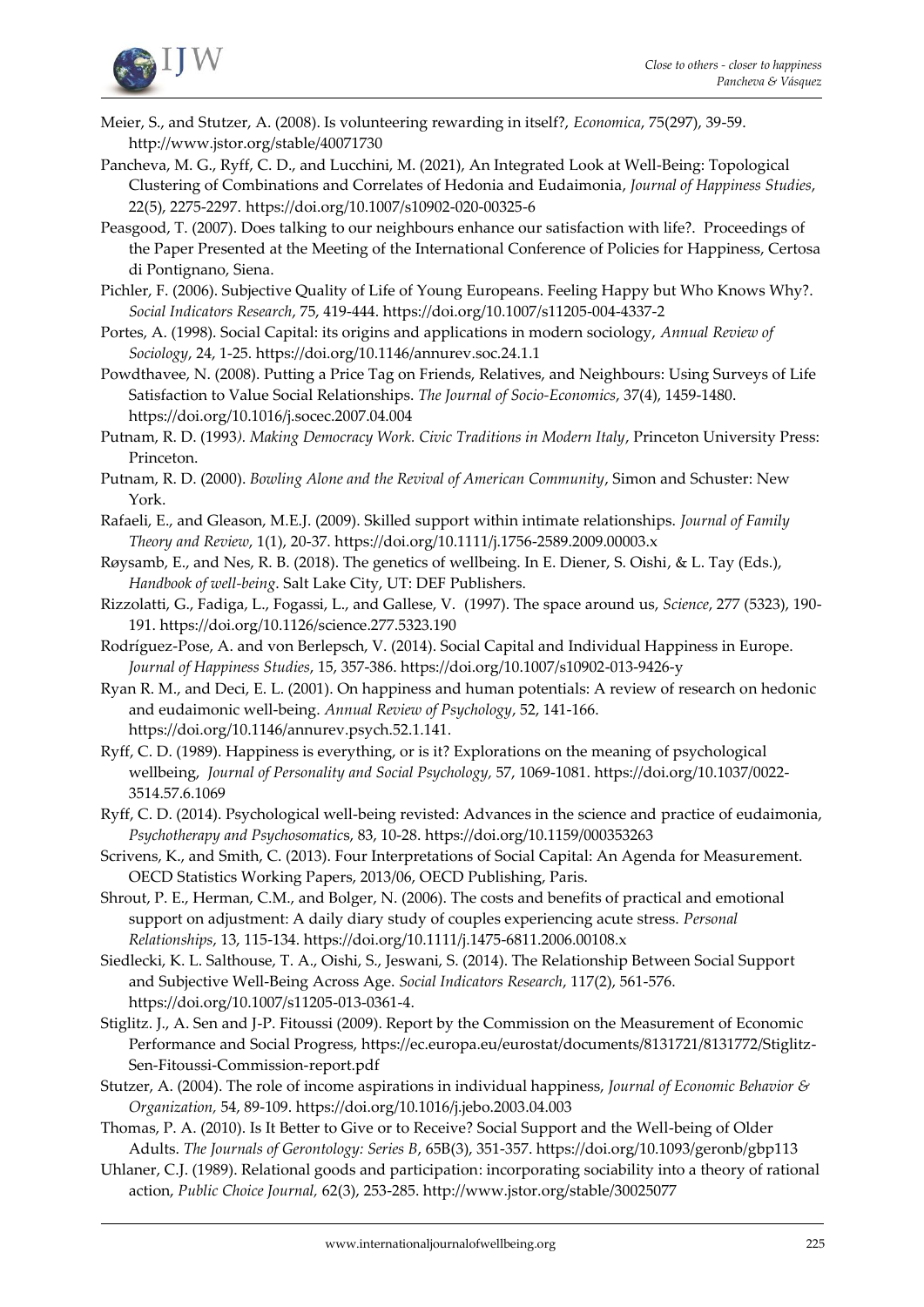

- Van Lange, P. A. M., Balliet, D. P., Parks, C. D., and van Vugt, M. (2013). *Social Dilemmas: Understanding Human Cooperation*. Oxford University Press: Oxford.
- Zak, P. J., Kurzban, R., and Matzner, W.T. (2005). Oxytocin Is Associated with Human Trustworthiness. *Hormones and Behavior*, 48(5), 522-527.<https://doi.org/10.1016/j.yhbeh.2005.07.009>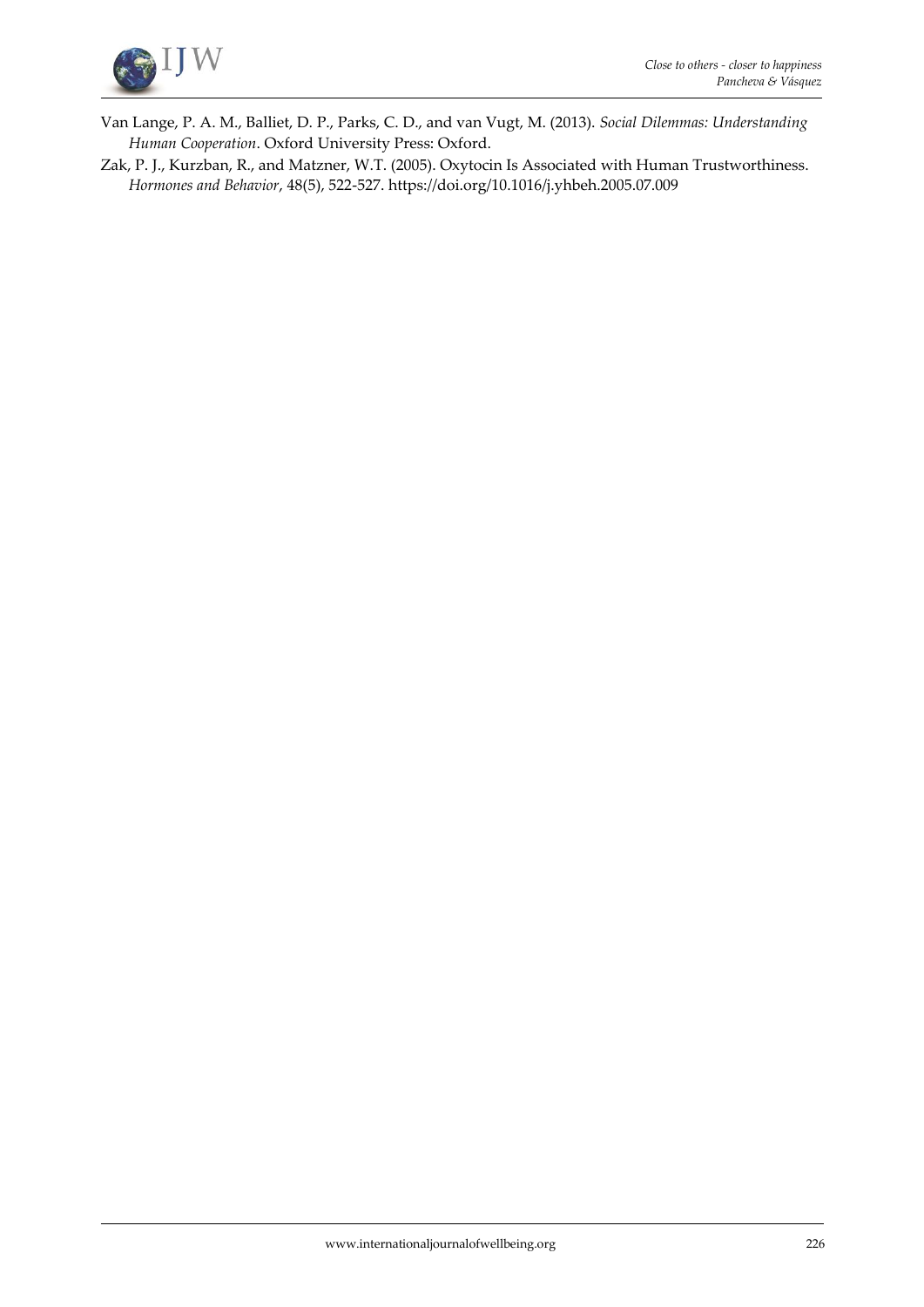

# **APPENDIX**

# **Table A1. Summary Statistics.**

| Variable                                                 |         | Mean | Std.<br>Dev. |                  |              | Min Max Observations |                |
|----------------------------------------------------------|---------|------|--------------|------------------|--------------|----------------------|----------------|
| <b>Dimension 1: Personal Relationships</b>               |         |      |              |                  |              |                      |                |
|                                                          | overall | 0.66 | 0.47         | $\overline{0}$   | $\mathbf{1}$ | $N =$                | 4800           |
| Frequency contacts with family:<br>Several times a week  | between |      | 0.35         | $\boldsymbol{0}$ | 1            | $n =$                | 1600           |
|                                                          | within  |      | 0.32         | $\theta$         | 1.33         | $T =$                | 3              |
|                                                          | overall | 0.18 | 0.38         | $\theta$         | $\mathbf{1}$ | $N =$                | 4800           |
| Frequency contacts with family:<br>Once a week           | between |      | 0.25         | $\theta$         | 1            | $n =$                | 1600           |
|                                                          | within  |      | 0.29         | $-0.48$          | 0.85         | $T =$                | 3              |
|                                                          | overall | 0.09 | 0.29         | $\theta$         | 1            | $N =$                | 4800           |
| Frequency contacts with family:<br>Several times a month | between |      | 0.18         | $\theta$         | 1            | $n =$                | 1600           |
|                                                          | within  |      | 0.22         | $-0.58$          | 0.76         | $T =$                | 3              |
| Frequency contacts with family:                          | overall | 0.06 | 0.24         | $\overline{0}$   | $\mathbf{1}$ | $N =$                | 4800           |
| Once a month or less                                     | between |      | 0.17         | $\theta$         | $\mathbf{1}$ | $n =$                | 1600           |
|                                                          | within  |      | 0.17         | $-0.61$          | 0.73         | $T =$                | 3              |
| Frequency contacts with                                  | overall | 0.58 | 0.49         | $\theta$         | $\mathbf{1}$ | $N =$                | 4800           |
| friends: Several times a week                            | between |      | 0.36         | $\theta$         | 1            | $n =$                | 1600           |
|                                                          | within  |      | 0.34         | $-0.09$          | 1.24         | $T =$                | 3              |
| Frequency contacts with                                  | overall | 0.17 | 0.38         | $\mathbf{0}$     | $\mathbf{1}$ | $N =$                | 4800           |
| friends: Once a week                                     | between |      | 0.23         | $\theta$         | $\mathbf{1}$ | $n =$                | 1600           |
|                                                          | within  |      | 0.29         | $-0.49$          | 0.84         | $T =$                | 3              |
| Frequency contacts with                                  | overall | 0.13 | 0.33         | $\theta$         | $\mathbf{1}$ | $N =$                | 4800           |
| friends: Several times a month                           | between |      | 0.21         | $\boldsymbol{0}$ | $\mathbf{1}$ | $n =$                | 1600           |
|                                                          | within  |      | 0.26         | $-0.54$          | 0.79         | $T =$                | 3              |
| Frequency contacts with                                  | overall | 0.13 | 0.33         | $\boldsymbol{0}$ | $\mathbf{1}$ | $N =$                | 4800           |
| friends: Once a month or less                            | between |      | 0.24         | $\theta$         | $\mathbf{1}$ | $n =$                | 1600           |
|                                                          | within  |      | 0.23         | $-0.54$          | 0.79         | $T =$                | $\mathfrak{Z}$ |
| Frequency contacts with                                  | overall | 0.81 | 0.39         | $\theta$         | $\mathbf{1}$ | $N =$                | 4800           |
| neighbours Several times a                               | between |      | 0.27         | $\boldsymbol{0}$ | $\mathbf{1}$ | $n =$                | 1600           |
| week                                                     | within  |      | 0.28         | 0.14             | 1.48         | $T =$                | 3              |
| Frequency contacts with                                  | overall | 0.15 | 0.36         | $\theta$         | $\mathbf{1}$ | $N =$                | 4800           |
| neighbours Several times a                               | between |      | 0.23         | $\theta$         | 1            | $n =$                | 1600           |
| month                                                    | within  |      | 0.27         | $-0.51$          | 0.82         | $T =$                | 3              |
| Frequency contacts with                                  | overall | 0.04 | 0.19         | $\boldsymbol{0}$ | 1            | $N =$                | 4800           |
| neighbours Never or hardly                               | between |      | 0.12         | $\boldsymbol{0}$ | 1            | $n =$                | 1600           |
| ever                                                     | within  |      | 0.14         | $-0.63$          | 0.70         | $T =$                | $\mathfrak{Z}$ |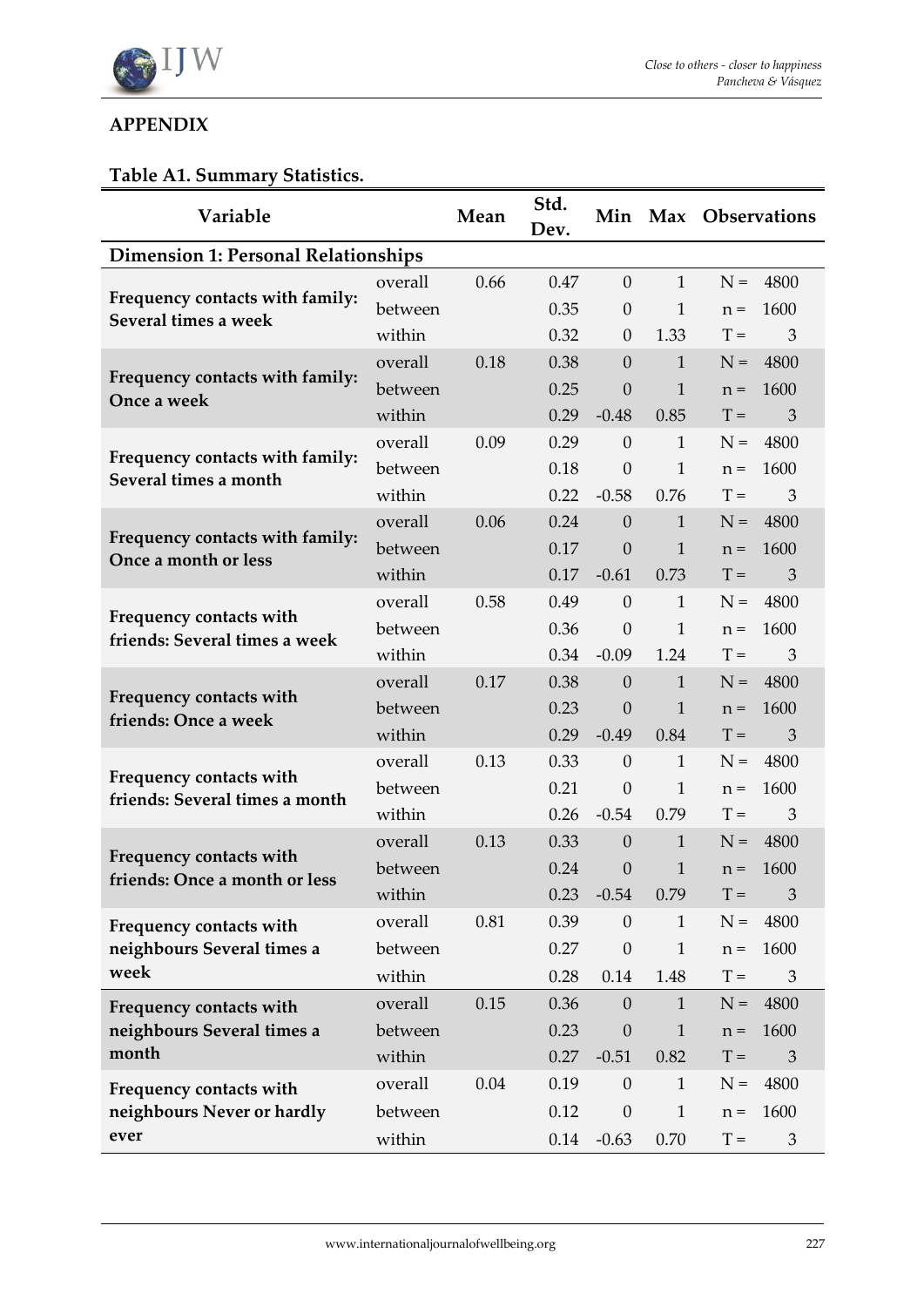

# **Table A1. Summary Statistics.** (continued)

| Variable                                                     |         | Mean  | Std.<br>Dev. | Min              | Max          |       | <b>Observations</b> |
|--------------------------------------------------------------|---------|-------|--------------|------------------|--------------|-------|---------------------|
| <b>Dimension 2: Social Network Support</b>                   |         |       |              |                  |              |       |                     |
|                                                              | overall | 38.59 | 75.06        | $\theta$         | 720          | $N =$ | 4800                |
| <b>Emotional support received</b><br>(hr in a typical month) | between |       | 52.17        | $\theta$         | 433.67       | $n =$ | 1600                |
|                                                              | within  |       | 53.97        | $-333.41$        | 518.26       | $T =$ | 3                   |
|                                                              | overall | 64.25 | 96.75        | $\theta$         | 720          | $N =$ | 4800                |
| <b>Emotional support given (hr</b><br>in a typical month)    | between |       | 68.89        | $\mathbf{0}$     | 566          | $n =$ | 1600                |
|                                                              | within  |       | 67.94        | $-327.74$        | 541.25       | $T =$ | 3                   |
|                                                              | overall | 0.14  | 0.35         | $\theta$         | $\mathbf{1}$ | $N =$ | 4800                |
| <b>Financial support received</b><br>(typical month)         | between |       | 0.24         | $\theta$         | $\mathbf{1}$ | $n =$ | 1600                |
|                                                              | within  |       | 0.24         | $-0.53$          | 0.81         | $T =$ | 3                   |
| <b>Financial support given</b>                               | overall | 0.76  | 0.42         | $\theta$         | $\mathbf{1}$ | $N =$ | 4800                |
| (typical month)                                              | between |       | 0.29         | $\overline{0}$   | $\mathbf{1}$ | $n =$ | 1600                |
|                                                              | within  |       | 0.30         | 0.09             | 1.43         | $T =$ | 3                   |
|                                                              | overall | 0.42  | 0.49         | $\theta$         | $\mathbf{1}$ | $N =$ | 4800                |
| Unpaid assistance received<br>(typical month)                | between |       | 0.34         | $\theta$         | $\mathbf{1}$ | $n =$ | 1600                |
|                                                              | within  |       | 0.35         | $-0.24$          | 1.08         | $T =$ | 3                   |
| Unpaid assistance given                                      | overall | 0.76  | 0.42         | $\mathbf{0}$     | $\mathbf{1}$ | $N =$ | 4800                |
| (typical month)                                              | between |       | 0.29         | $\theta$         | $\mathbf{1}$ | $n =$ | 1600                |
|                                                              | within  |       | 0.30         | 0.10             | 1.43         | $T =$ | 3                   |
|                                                              | overall | 0.62  | 0.48         | $\boldsymbol{0}$ | $\mathbf{1}$ | $N =$ | 4800                |
| Can count on neighbour's<br>help in case of need: A lot      | between |       | 0.36         | $\theta$         | $\mathbf{1}$ | $n =$ | 1600                |
|                                                              | within  |       | 0.31         | $-0.04$          | 1.28         | $T =$ | 3                   |
| Can count on neighbour's                                     | overall | 0.23  | 0.42         | $\theta$         | $\mathbf{1}$ | $N =$ | 4800                |
| help in case of need: Some                                   | between |       | 0.27         | $\theta$         | $\mathbf{1}$ | $n =$ | 1600                |
|                                                              | within  |       | 0.32         | $-0.43$          | 0.90         | $T =$ | $\mathfrak{Z}$      |
| Can count on neighbour's                                     | overall | 0.11  | 0.31         | $\theta$         | $\mathbf{1}$ | $N =$ | 4800                |
| help in case of need: A little                               | between |       | 0.21         | $\theta$         | $\mathbf{1}$ | $n =$ | 1600                |
|                                                              | within  |       | 0.23         | $-0.55$          | 0.77         | $T =$ | 3                   |
|                                                              | overall | 0.03  | 0.17         | $\boldsymbol{0}$ | $\mathbf{1}$ | $N =$ | 4800                |
| Can count on neighbour's<br>help in case of need: Not at all | between |       | 0.12         | $\boldsymbol{0}$ | $\mathbf{1}$ | $n =$ | 1600                |
|                                                              | within  |       | 0.13         | $-0.63$          | 0.69         | $T =$ | $\mathfrak{Z}$      |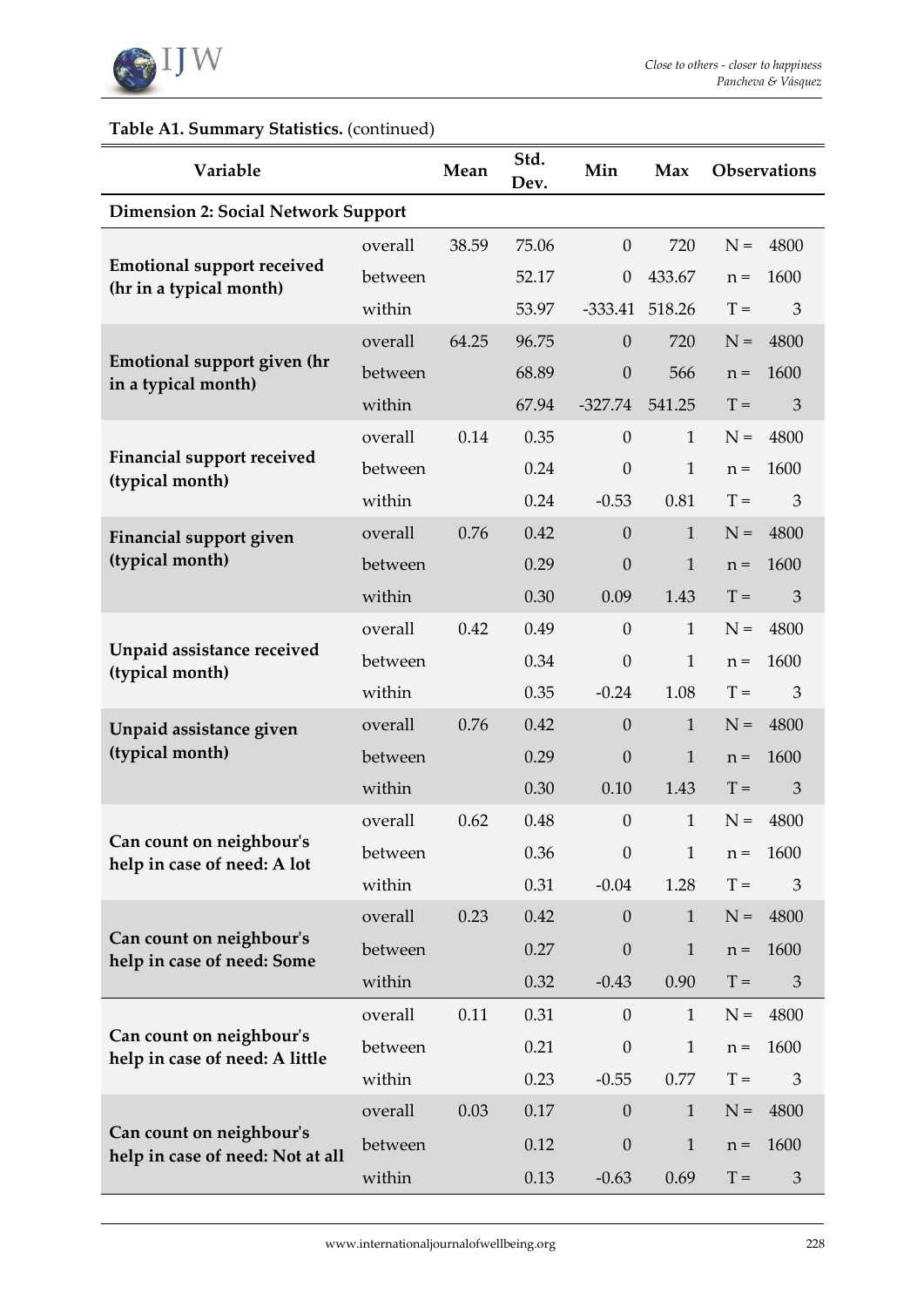

# **Table A1. Summary Statistics.** (continued)

| Variable                                        |         | Mean | Std.<br>Dev. | Min              | Max          |       | <b>Observations</b> |
|-------------------------------------------------|---------|------|--------------|------------------|--------------|-------|---------------------|
| <b>Dimension 3: Civic Engagement</b>            |         |      |              |                  |              |       |                     |
| Volunteer                                       | overall | 0.40 | 0.49         | $\theta$         | $\mathbf{1}$ | $N =$ | 4800                |
|                                                 | between |      | 0.35         | $\theta$         | $\mathbf{1}$ | $n =$ | 1600                |
|                                                 | within  |      | 0.33         | $-0.26$          | 1.06         | $T =$ | 3                   |
| <b>Attend professional</b>                      | overall | 0.15 | 0.36         | $\theta$         | $\mathbf{1}$ | $N =$ | 4800                |
| org. meetings                                   | between |      | 0.26         | $\overline{0}$   | $\mathbf{1}$ | $n =$ | 1600                |
|                                                 | within  |      | 0.25         | $-0.50$          | 0.82         | $T =$ | 3                   |
| Attend sports or                                | overall | 0.31 | 0.46         | $\theta$         | $\mathbf{1}$ | $N =$ | 4800                |
| social org. meetings                            | between |      | 0.34         | $\theta$         | $\mathbf{1}$ | $n =$ | 1600                |
|                                                 | within  |      | 0.31         | $-0.35$          | 0.97         | $T =$ | 3                   |
| Frequency                                       | overall | 0.39 | 0.49         | $\theta$         | $\mathbf{1}$ | $N =$ | 4800                |
| attendance religious<br>services: Once or       | between |      | 0.42         | $\theta$         | $\mathbf{1}$ | $n =$ | 1600                |
| more times a week                               | within  |      | 0.24         | $-0.27$          | 1.07         | $T =$ | 3                   |
| Frequency                                       | overall | 0.28 | 0.45         | $\theta$         | $\mathbf{1}$ | $N =$ | 4800                |
| attendance religious<br>services: Several       | between |      | 0.32         | $\theta$         | $\mathbf{1}$ | $n =$ | 1600                |
| times a month                                   | within  |      | 0.30         | $-0.38$          | 0.94         | $T =$ | 3                   |
| Frequency                                       | overall | 0.32 | 0.46         | $\theta$         | $\mathbf{1}$ | $N =$ | 4800                |
| attendance religious                            | between |      | 0.38         | $\mathbf{0}$     | $\mathbf{1}$ | $n =$ | 1600                |
| services: Never                                 | within  |      | 0.26         | $-0.34$          | 0.98         | $T =$ | 3                   |
| <b>Dimension 4: Trust and Cooperative Norms</b> |         |      |              |                  |              |       |                     |
| Feel safe out alone                             | overall | 0.60 | 0.49         | $\theta$         | $\mathbf{1}$ | $N =$ | 4800                |
| night-time                                      | between |      | 0.39         | $\boldsymbol{0}$ | $\mathbf{1}$ | $n =$ | 1600                |
|                                                 | within  |      | 0.29         | $-0.06$          | 1.26         | $T =$ | 3                   |
| Don't feel belong to                            | overall | 0.33 | 0.47         | $\theta$         | $\mathbf{1}$ | $N =$ | 4800                |
| community                                       | between |      | 0.34         | $\boldsymbol{0}$ | $\mathbf{1}$ | $n =$ | 1600                |
|                                                 | within  |      | 0.32         | $-0.33$          | 1.00         | $T =$ | 3                   |
|                                                 | overall | 0.06 | 0.24         | $\theta$         | $\mathbf{1}$ | $N =$ | 4800                |
| Don't think people<br>care about others         | between |      | 0.16         | $\theta$         | $\mathbf{1}$ | $n =$ | 1600                |
|                                                 | within  |      | 0.18         | $-0.60$          | 0.73         | $T =$ | $\mathfrak{Z}$      |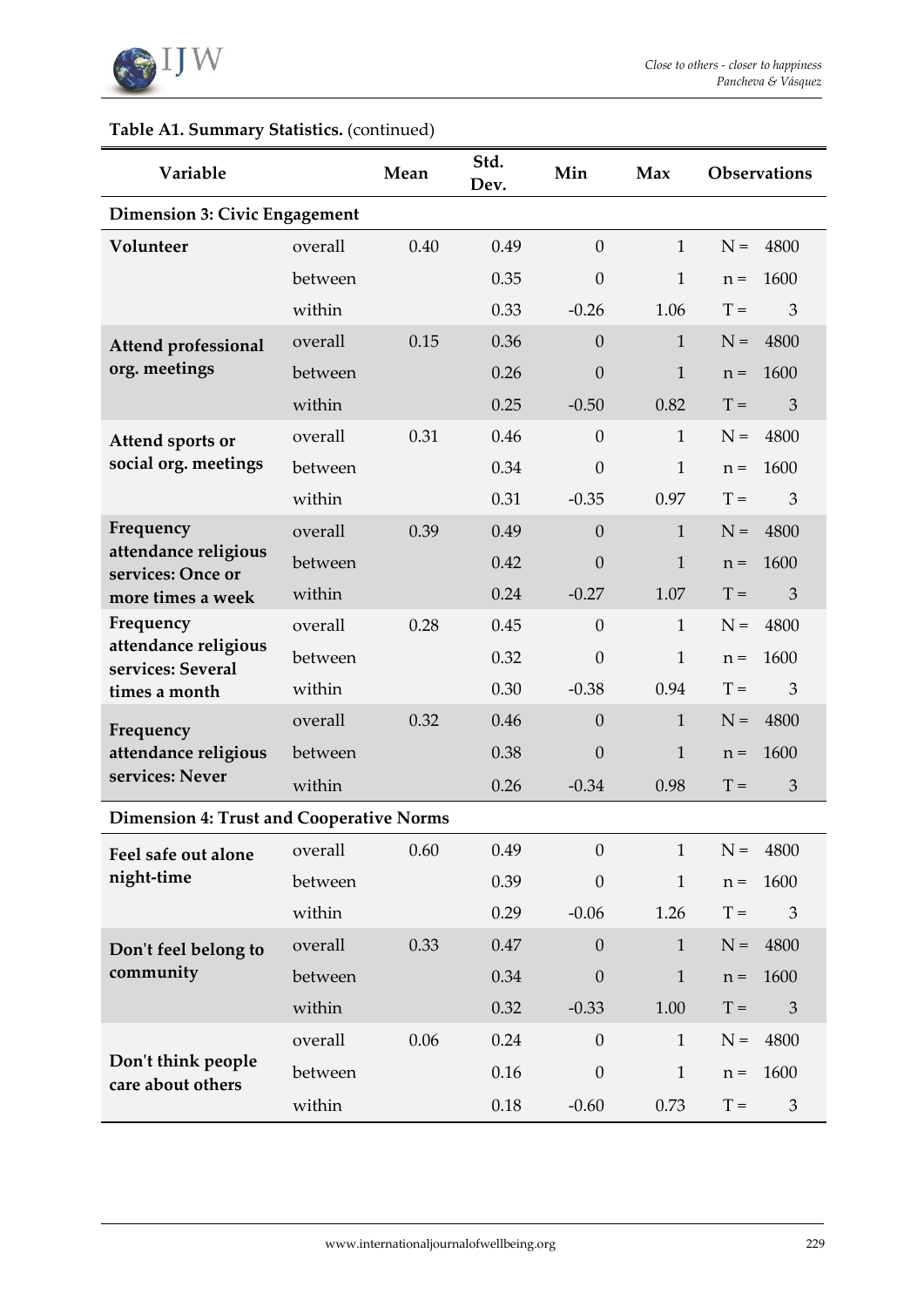

# **Table A1. Summary Statistics.** (continued)

| Variable            |         | Mean                 | Std.<br>Dev. | Min              | Max          |       | Observations                |
|---------------------|---------|----------------------|--------------|------------------|--------------|-------|-----------------------------|
| <b>Overall life</b> | overall | 7.88                 | 1.47         | $\boldsymbol{0}$ | 10           | $N =$ | 4800                        |
| satisfaction        | between |                      | 1.19         | 2.66             | 10           | $n =$ | 1600                        |
|                     | within  |                      | 0.86         | 3.21             | 12.21        | $T =$ | 3                           |
| Age                 | overall | 54                   | 13.03        | 24               | 92           | $N =$ | 4800                        |
|                     | between |                      | 10.76        | 33.33            | 83           | $n =$ | 1600                        |
|                     | within  |                      | 7.35         | 44.01            | 63.68        | $T =$ | $\mathfrak{Z}$              |
| Male                | overall | 0.49<br>0.47<br>0.49 |              |                  | $\mathbf{1}$ | $N =$ | 4800                        |
|                     | between |                      |              | $\boldsymbol{0}$ | $\mathbf{1}$ | $n =$ | 1600                        |
|                     | within  |                      | $\theta$     | 0.47             | 0.47         | $T =$ | $\mathfrak{Z}$              |
| Female              | overall | 0.53                 | 0.49         | $\boldsymbol{0}$ | $\mathbf{1}$ | $N =$ | 4800                        |
|                     | between |                      | 0.49         | $\boldsymbol{0}$ | $\mathbf{1}$ | $n =$ | 1600                        |
|                     | within  |                      | $\theta$     | 0.53             | 0.53         | $T =$ | 3                           |
| Married             | overall | 0.71                 | 0.45         | $\boldsymbol{0}$ | $\mathbf{1}$ | $N =$ | 4800                        |
|                     | between |                      | 0.38         | $\boldsymbol{0}$ | $\mathbf{1}$ | $n =$ | 1600                        |
|                     | within  |                      | 0.23         | 0.04             | 1.38         | $T =$ | $\mathfrak{Z}$              |
| Separated           | overall | 0.01                 | 0.12         | $\boldsymbol{0}$ | $\mathbf{1}$ | $N =$ | 4800                        |
|                     | between |                      | 0.07         | $\boldsymbol{0}$ | $\mathbf{1}$ | $n =$ | 1600                        |
|                     | within  |                      | 0.09         | $-0.65$          | 0.68         | $T =$ | $\mathfrak{Z}$              |
| <b>Divorced</b>     | overall | 0.13                 | 0.33         | $\boldsymbol{0}$ | $\mathbf{1}$ | $N =$ | 4800                        |
|                     | between |                      | 0.28         | $\boldsymbol{0}$ | 1            | $n =$ | 1600                        |
|                     | within  |                      | $0.17\,$     | $-0.53$          | 0.79         | $T =$ | 3                           |
| Widowed             | overall | 0.05                 | 0.23         | $\boldsymbol{0}$ | $\mathbf{1}$ | $N =$ | 4800                        |
|                     | between |                      | 0.18         | $\boldsymbol{0}$ | $\mathbf{1}$ | $n =$ | 1600                        |
|                     | within  |                      | 0.14         | $-0.61$          | 0.72         | $T =$ | $\mathfrak{Z}$              |
| Never married       | overall | 0.08                 | 0.27         | $\boldsymbol{0}$ | $\mathbf{1}$ |       | $N = 4800$                  |
|                     | between |                      | 0.25         | $\boldsymbol{0}$ | $\mathbf{1}$ | $n =$ | 1600                        |
|                     | within  |                      | 0.09         | $-0.58$          | 0.74         | $T =$ | $\mathfrak{Z}$              |
| Number of children  | overall | 2.26                 | 1.61         | $\theta$         | 13           | $N =$ | 4800                        |
|                     | between |                      | 1.46         | $\boldsymbol{0}$ | 9            | $n =$ | 1600                        |
|                     | within  |                      | $0.67\,$     | $-3.06$          | 6.59         | $T =$ | $\ensuremath{\mathfrak{Z}}$ |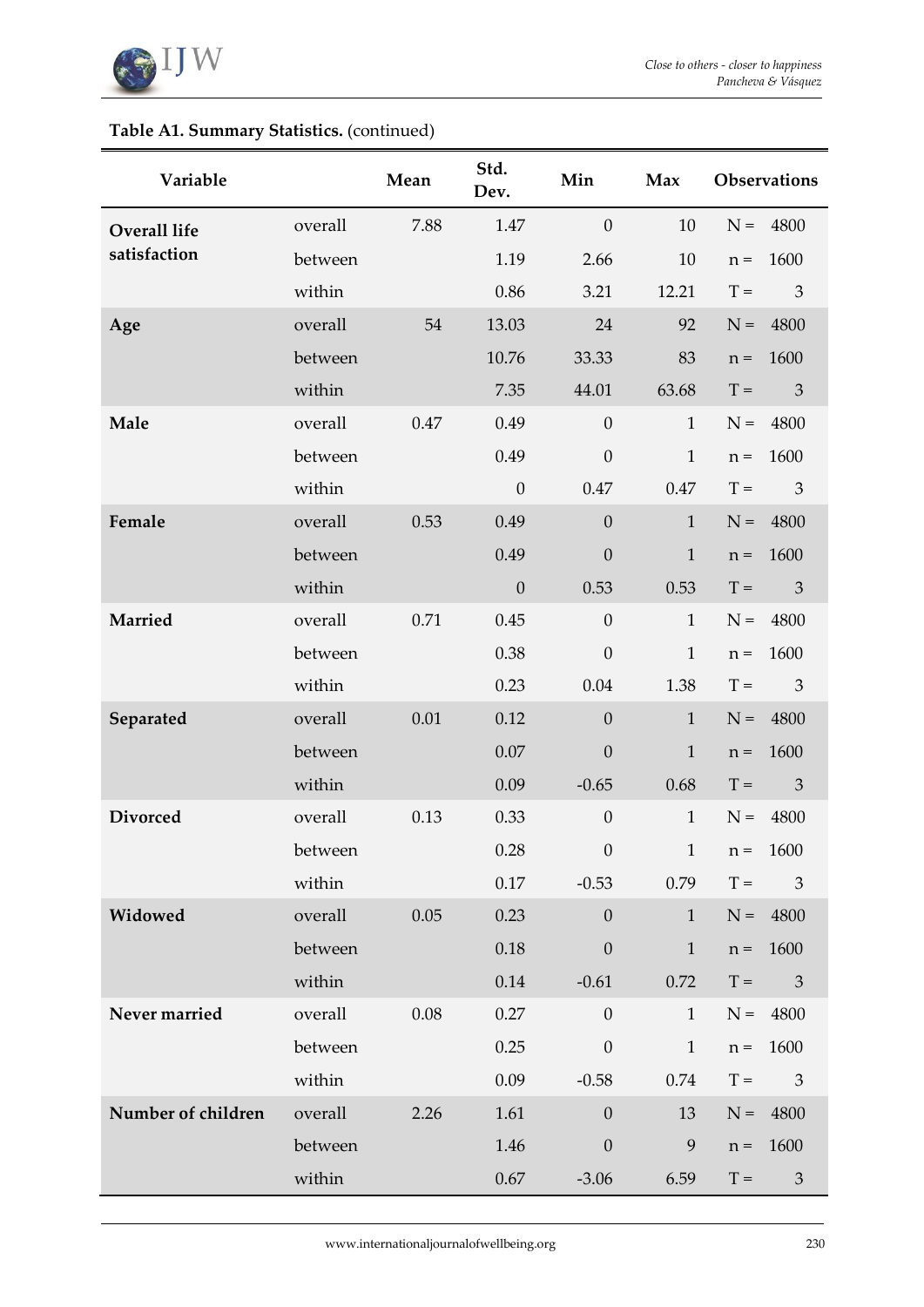

| Table A1. Summary Statistics. (continued) |  |
|-------------------------------------------|--|
|-------------------------------------------|--|

| Variable                               |         | Mean     | Std.<br>Dev. | Min              | Max          | <b>Observations</b> |                |
|----------------------------------------|---------|----------|--------------|------------------|--------------|---------------------|----------------|
| <b>Education:</b>                      | overall | 0.47     | 0.49         | $\theta$         | $\mathbf{1}$ | $N =$               | 4800           |
| <b>Compulsory school</b>               | between |          | 0.46         | $\boldsymbol{0}$ | $\mathbf{1}$ | $n =$               | 1600           |
| or less                                | within  |          | 0.18         | $-0.19$          | 1.14         | $T =$               | 3              |
| <b>Education:</b>                      | overall | 0.35     | 0.47         | $\boldsymbol{0}$ | $\mathbf{1}$ | $N =$               | 4800           |
| Undergraduate<br>degree                | between |          | 0.43         | $\boldsymbol{0}$ | $\mathbf{1}$ | $n =$               | 1600           |
|                                        | within  |          | 0.21         | $-0.31$          | 1.02         | $T =$               | 3              |
| <b>Education:</b>                      | overall | 0.17     | 0.38         | $\mathbf{0}$     | $\mathbf{1}$ | $N =$               | 4800           |
| Postgraduate degree                    | between |          | 0.36         | $\boldsymbol{0}$ | $\mathbf{1}$ | $n =$               | 1600           |
|                                        | within  |          | 0.12         | $-0.49$          | 0.84         | $T =$               | 3              |
| Equivalised                            | overall | 82717.64 | 64893.9      | $\boldsymbol{0}$ | 300000       | $N =$               | 4800           |
| disposable<br>household income         | between |          | 52777.02     | 2854.66          | 300000       | $n =$               | 1600           |
|                                        | within  |          | 37775.19     | $-117282$        | 270684.3     | $T =$               | 3              |
|                                        | overall | 0.11     | 0.32         | $\theta$         | $\mathbf{1}$ | $N =$               | 4800           |
| Self-rated health:<br><b>Excellent</b> | between |          | 0.21         | $\boldsymbol{0}$ | 0.66         | $n =$               | 1600           |
|                                        | within  |          | 0.24         | $-0.55$          | 0.78         | $T =$               | 3              |
|                                        | overall | 0.29     | 0.45         | $\boldsymbol{0}$ | $\mathbf{1}$ | $N =$               | 4800           |
| Self-rated health:<br>Very good        | between |          | 0.25         | $\theta$         | $\mathbf{1}$ | $n =$               | 1600           |
|                                        | within  |          | 0.37         | $-0.36$          | 0.96         | $T =$               | 3              |
|                                        | overall | 0.31     | 0.46         | $\boldsymbol{0}$ | $\mathbf{1}$ | $N =$               | 4800           |
| Self-rated health:<br>Good             | between |          | 0.31         | $\theta$         | $\mathbf{1}$ | $n =$               | 1600           |
|                                        | within  |          | 0.33         | $-0.36$          | 0.97         | $T =$               | 3              |
|                                        | overall | 0.19     | 0.39         | $\boldsymbol{0}$ | $\mathbf{1}$ | $N =$               | 4800           |
| Self-rated health:<br>Fair             | between |          | 0.20         | $\boldsymbol{0}$ | $\mathbf{1}$ | $n =$               | 1600           |
|                                        | within  |          | 0.34         | $-0.46$          | 0.86         | $T =$               | $\mathfrak{Z}$ |
|                                        | overall | 0.08     | 0.27         | $\boldsymbol{0}$ | $\mathbf{1}$ | $N =$               | 4800           |
| Self-rated health:<br>Poor             | between |          | 0.15         | $\boldsymbol{0}$ | 0.66         | $n =$               | 1600           |
|                                        | within  |          | 0.22         | $-0.58$          | 0.74         | $T =$               | 3              |